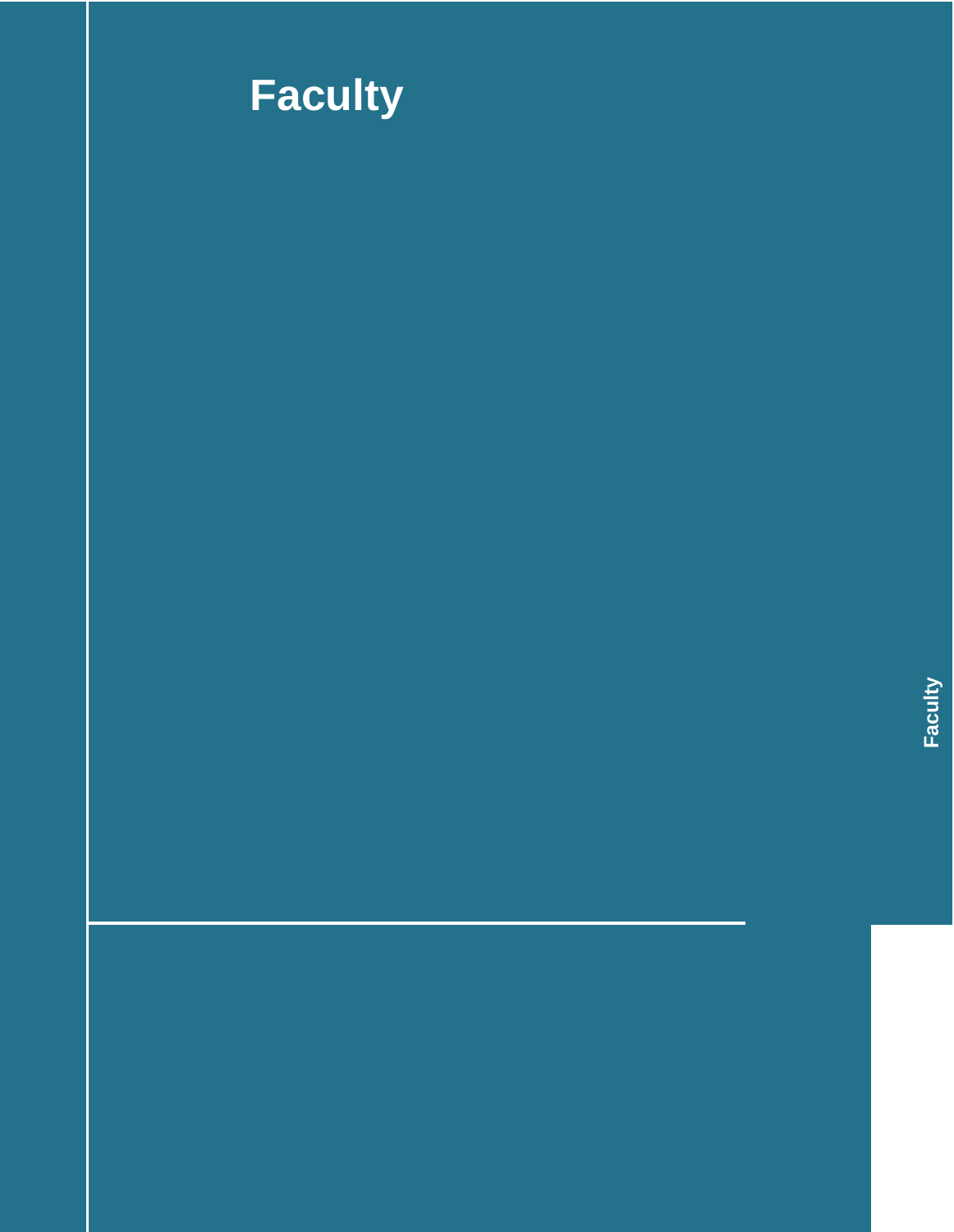#### **ABADIE Eric**

Directeur du Département de l'Enregistrement et des Etudes Cliniques Directeur de l'Evaluation Thérapeutique AFSSAPS 143-147, boulevard A. France 93285 SAINT-DENIScedex FRANCE

**ADAMOPOULOS Chris** Centre d'investigation clinique Hopital Jeanne d'Arc 54201 Dommartin les toul

# **FRANCE**

# **ADAMS Kirkwood**

Associate Professor Chapel Hill NC 27517 USA

# **ALTMAN Douglas**

ICRF Medical Statistics Group, Centre for Statistics in Medicine Institute of Health Sciences OXFORDOX3 7LF UNITED KINGDOM

# **BERNAUD Corine**

Directeur Thérapeutique Cardiologie Métabolisme & Thrombose ASTRAZENECA 1, Place Renault 92844 RUEIL-MALMAISON cedex FRANCE

# **BORER Jeffrey S.**

Chief, Division of Cardiovascular Pathophysiology Department of Medicine New York Presbyterian Hospital Weill Medical College of Cornell University 47 East 88<sup>th</sup> Street NEW-YORK, NY10128-1152 USA

# **AHMED Ali**

Assistant Professor Division of Gerontology and Geriatric Medicine University of Alabama at Birmingham 1530 3<sup>rd</sup> Avenue Sout CH 19 - Suite 219 BIRMINGHAM, Alabama 35294-2041 USA

# **CLELAND John**

Academic Cardiology Unit University of Hull Castle Hill Hospital Castle Road HULLHU16 5JQ UNITED KINGDOM

#### **ALLAFrançois**

Service d'Epidémiologie et Evaluation Cliniques Centre d'épidémiologie clinique (INSERM/CHU) CHU de Nancy CO N° 34 54035 Nancy Cedex FRANCE

#### **COHN Jay**

Cardiovascular Division, MMC 508 University of Minnesota 420 Delaware Street S.E. MINNEAPOLIS,MN 55455 USA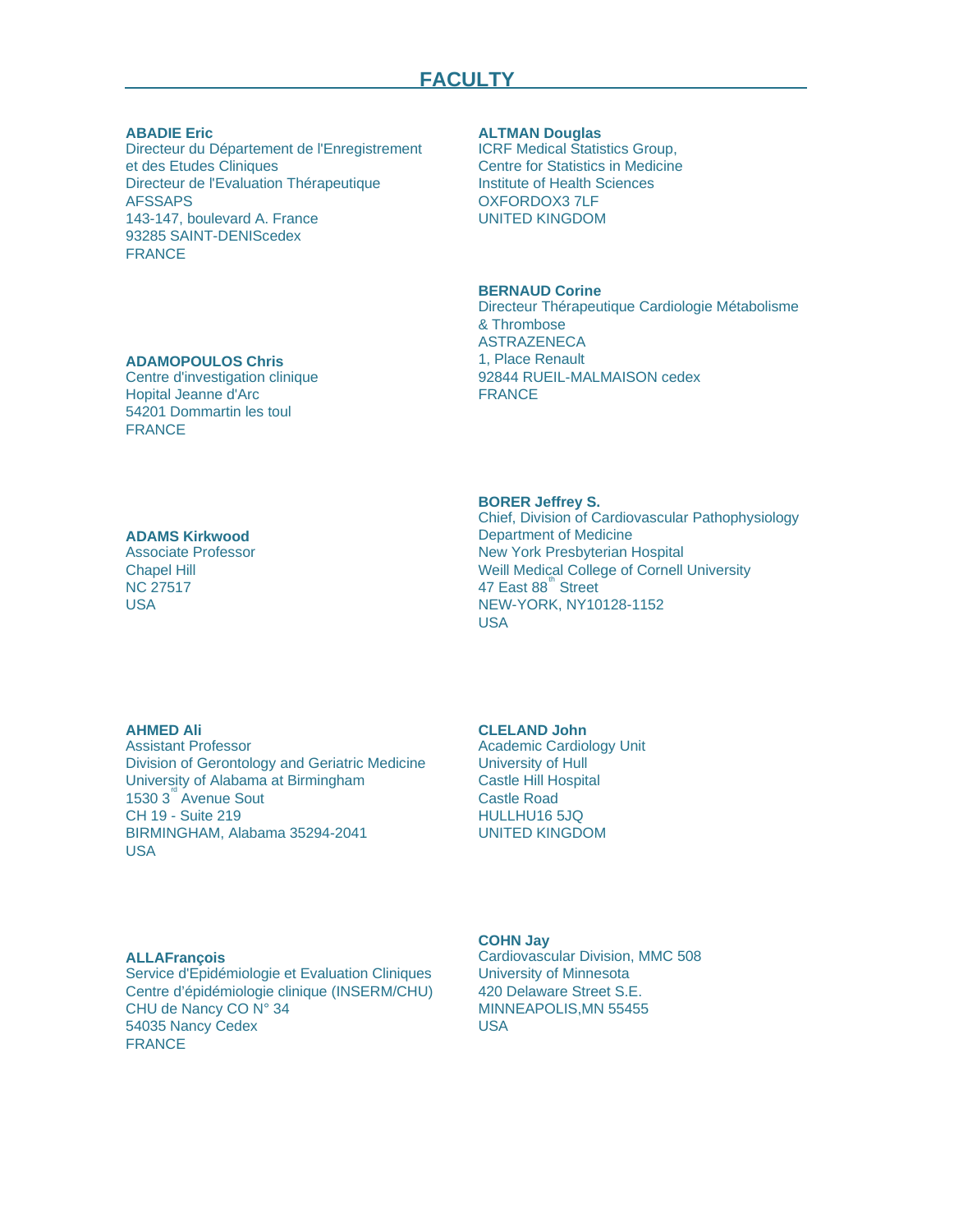# **FACULTY**

#### **DESAI Mehul**

Medical Officer in the Division of Cardiovascular and Renal Products FDA Bldg 2210903 New Hampshire Ave Silver Spring MD 20993 USA

#### **GHADANFAR Mathieu**

Global Brand Medical Director Aliskiren and Hypertension Cardiovascular Metabolism & Atherosclerosis NOVARTIS PHARMAAG Clinical Development & Medical Affairs Lichtstrasse 35 WSJ-202.2.33 CH-4002 BASEL SWITZERI AND

# **EVANS Stephen**

School of Hygiene and Tropical Department of Epidemiology and Population Health London School LONDON WC1E 7HT UK

#### **GORDON David**

Division of Heart and Vascular Dieseases 6701 Rockledge Drive, Room 9152 BETHESDA, Maryland 20892-7940 USA

# **FAYRenaud**

Centre d'investigation clinique Hopital Jeanne d'Arc 54201 Dommartin les toul FRANCE

# **GUEZ David**

SERVIER MEDICAL 22, rue Garnier 92201 NEUILLY-SUR-SEINE cedex FRANCE

#### **GATTIS STOUGH Wendy**

Assistant Consulting Professor Expert Medical Communications & Consulting, LLC 108 Windfall Court CARY, NC 27511 USA

# **HUNG James**

Food and Drug Administration 5600 Fishers Lane ROCKVILLE, Maryland 20857 USA

# **GELLER Nancy**

Office of Biostatistics Research, National Heart, Lung and Blood Institute 2 Rockledge Centre, Room 8210, 6710 Rockledge Drive MCS 7938 **BETHESDA** MD 20892-7938 USA

# **HUVELLEEtienne**

Centre d'investigation clinique Hopital Jeanne d'Arc 54201 DOMMARTIN LES TOUL

# **JULIAN Desmond**

Dept of Cardiology University of Newcastle upon Tyne, Flat 1 7 Netherhall Gardens LONDONNW3 5RN UNITED KINGDOM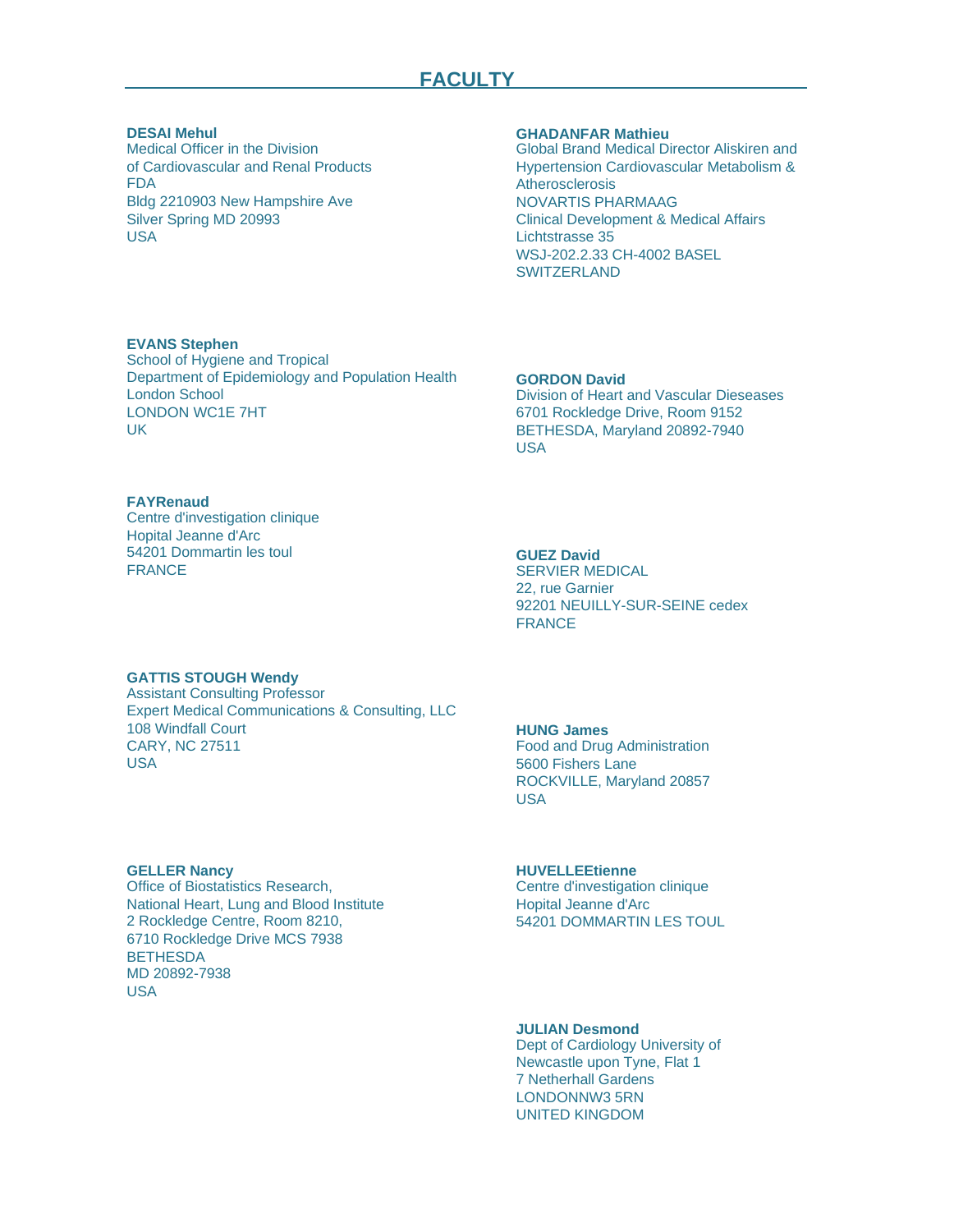# **LEMAIRE François**

Réanimation Médicale Hôpital Henri Mondor - Université Paris XII 94010 CRETEIL FRANCE

#### **MOUNDEJI-BOUDIAF Lamia**

Medical Director PDLBioPharma 118, rue de RIVOLI 75001 PARIS FRANCE

# **LIPICKYRaymond**

DirectorLIPICKY, LLC 15201 Apricot Lane GAITHERSBURG, MD 20878 USA

#### **PERELMAN Michael**

VP-Global Project Management SCHERING PLOUGH 2000 Galloping Hill Road KENILWORTH, NJ 07033 **USA** 

# **LONGROIS Dan**

Chirurgie Cardio-Vasculaire et Transplantations CHU de NANCY 54505 VANDOEUVRE-LES-NANCY FRANCE

#### **LUBSEN Koos**

SOCAR RESEARCH SA Chemin de Chantemerle 18 CH - 1260 NYON 2 **SWITZERLAND** 

#### **PITT Bertram**

Dept of Internal Medicine Taubman Center 24 Rilgeway Medical Center Drive ANN ARBOR, MI 48019-0366 USA

# **POCOCK Stuart**

Medical Statistics Unit London School of Hygiene and Tropical Medicine Keppel Street LONDON, WC1E 7HT UNITED KINGDOM

#### **MADSEN Steinmar**

Medical Director - Department of Pharmacotherapy Norwegian Medicines Agency Sven Oftedalsvei 8, 0950 Oslo OSLO NORWAY

#### **MAILLERE Patricia**

Directeur Général IRIS 6, place des Pléiades 92415 COURBEVOIE FRANCE

# **POULEUR Hubert**

Executive Director PFIZER INC 235 East 42<sup>nd</sup> Street 205/8/13 NEW YORK, NY10017 USA

# **ROLAND Edmond**

Hôpital Européen Georges Pompidou 20, rue Leblanc 75908 PARIS cedex 15 FRANCE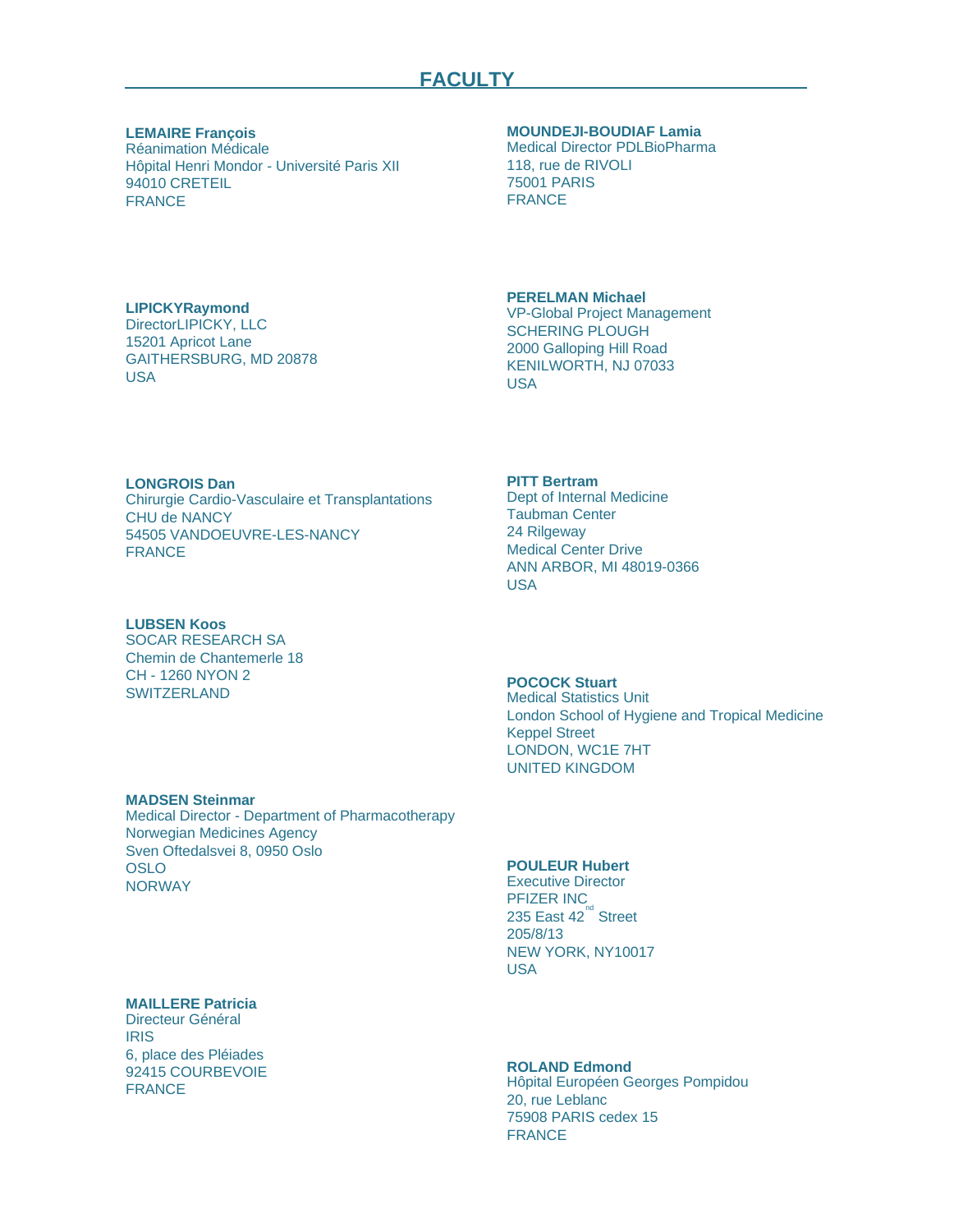#### **ROSSIGNOLPatrick**

Vascular medicine and hypertension department, Hôpital Européen Georges Pompidou 20, rue Leblanc 75908 Paris cedex 15 FRANCE

#### **SUGARMAN Jeremy**

Berman Bioethics Institute, Department of Medicine JOHNS HOPKINS UNIVERSITY, Hampton House 351 624 N. Broadway BALTIMORE, MD 21205 USA

# **WARREN John**

MEDICINES AND HEALTHCARE PRODUCTS REGULATORYAGENCY(MHRA) Room 11.213 Market Towers - 1, Nine Elms Lane LONDON SW8 5NQ UNITED KINGDOM

#### **WEDELHans**

Nordic School of Public Health Apelsingatan 115 S-426 54 V. FROLUNDA **SWEDEN** 

# **SLEIGHT Peter**

Cardiac dept John Radcliffe Hospital Headington OXFORD OX3 9DU UNITED KINGDOM

# **WITTES Janet**

Statistics Collaborative 1710 Rhode Island Ave, NW WASHINGTON, DC 20008 USA

# **SOPKO George**

NIH/NHLBI 6701 Rockledge Drive Suite 6044C BETHESDA, MD 20892-7940 USA

# **STEG Philippe Gabriel**

Service de Cardiologie HOPITALBICHATCLAUDE BERNARD 46, rue Henri Huchard 75877 PARIS cedex 18 FRANCE

# **ZANNAD Faiez**

CIC INSERM-CHU and Department of cardiology Hôpital Jeanne d'Arc 54200 DOMMARTIN LES TOUL FRANCE

**SHURIN Susan** NIH NHLBI Room 5A48 31 Center Drive MSC 2486 BETHESDA, MD 20892-2490 USA

ONTARIO CANADANOC 1H0

**CANADA** 

**SACKETT David** Director, Trout Centre RR1 Markdale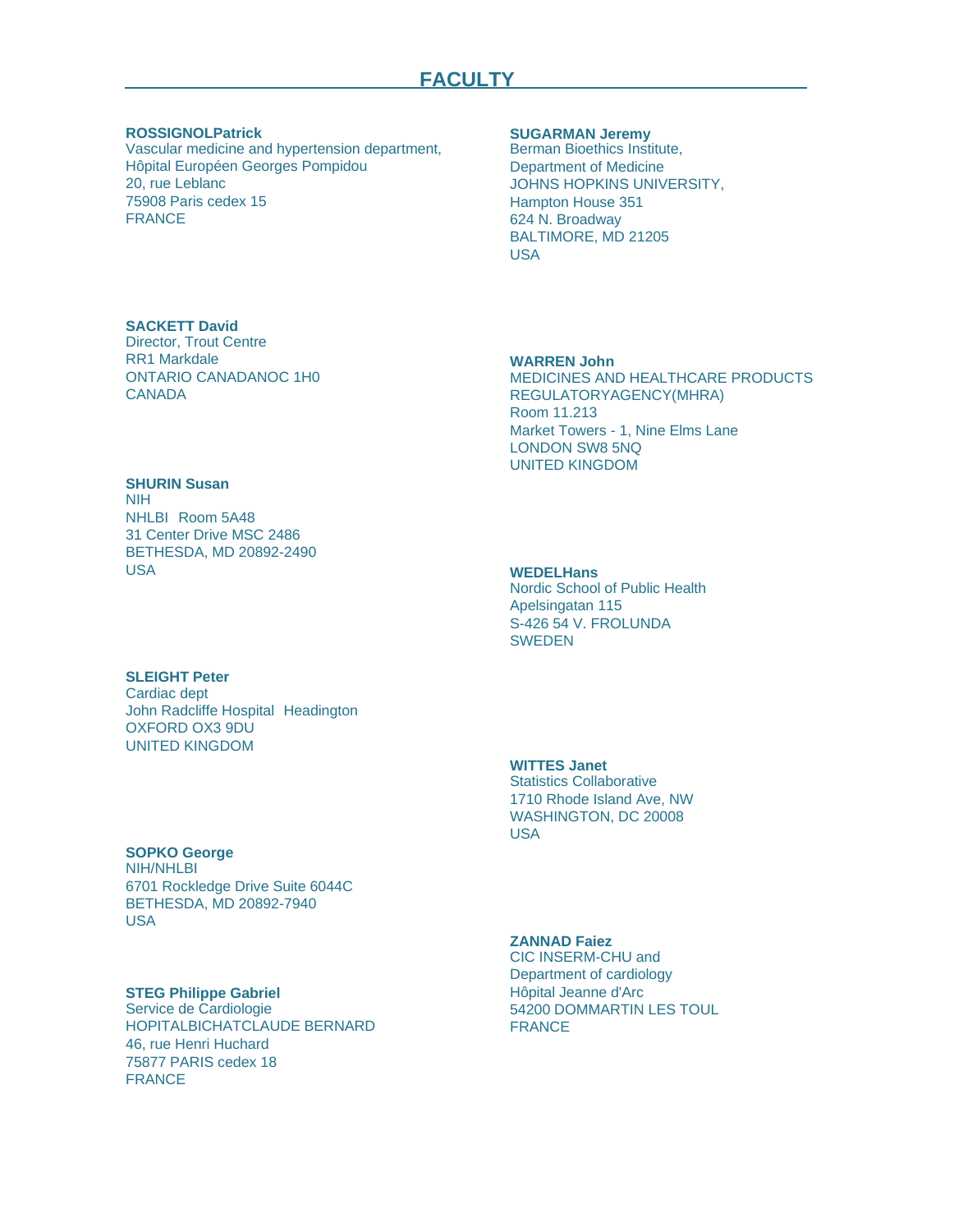# **Eric ABADIE**

Dr E. ABADIE is a physician. He has qualified in internal medicine, cardiology and endocrinologydiabetology in Paris university in 1981.

After having been resident and consultant in several Parisian hospitals, he joined the pharmaceutical industry, being international project manager at Roussel Uclaf, Director of development at Wellcome, and Director of Medical Affairs at SNIP. In this latter position, he represented the pharmaceutical industry in the main official committees at the Ministry of Health such as the Marketing Authorization, Transparency, Pharmacovigilance Committees.

In 1994, he joined the French Medicine Agency as Director of Therapeutic Evaluation Department. In 1995, he was appointed French member of the Efficacy Working Party, satellite of the CPMP. In this position he has been Rapporteur (and author) of several CPMPclinical guidelines in the field of diabetology, cardiology, osteoporosis, and central nervous system. In 1997, he became CPMPmember. In the ICH process he has been the EU topic leader for the Common Technical Document. Since 2001, he is vice chairman of the CHMP, chairman of the Pharmacogenetics Working Party, and ICH Steering Committee member.

He is the author of approximately 100 publications in clinical and medical science, member of the Editorial board of Cardiology (2005), and Associate Professor at the Tor Vergata University, Roma and in the Department of Epidemiology and Public Health, Liege University. He holds also a Master of Business Administration at the Centre de Perfectionnement des Affaires in Paris (1992).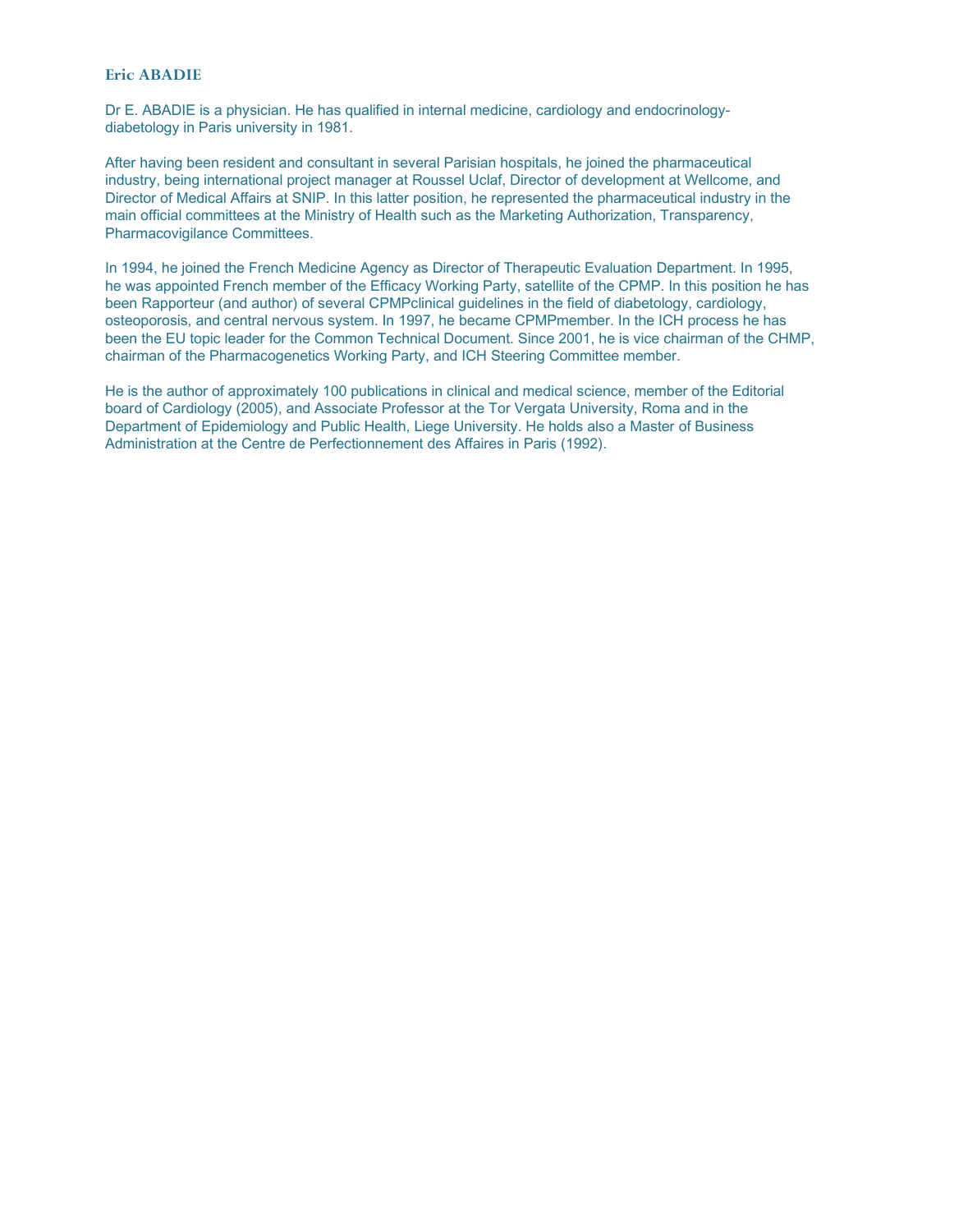# **Ali AHMED**

| <b>Business Address:</b>                                                                   | Division of Gerontology and Geriatric Medicine,<br>University of Alabama at Birmingham<br>(UAB), 1530 3 <sup>rd</sup> Avenue South, CH-19, Suite 219, Birmingham, Alabama 35294-2041<br>Phone: 1-205-934-9632; Fax: 1-205-975-7099; E-Mail: aahmed@uab.edu                                                   |
|--------------------------------------------------------------------------------------------|--------------------------------------------------------------------------------------------------------------------------------------------------------------------------------------------------------------------------------------------------------------------------------------------------------------|
| <b>ACADEMIC APPOINTMENTS</b><br>09/06 - Present                                            | Director, Geriatric Heart Failure Research Unit, Center for Heart Failure Research,                                                                                                                                                                                                                          |
| <b>UAB</b><br>01/04 - Present<br>08/00 - Present<br>02/00 - Present                        | Scientist, Center for Heart Failure Research, UAB<br>Assistant Professor, Department of Epidemiology, School of Public Health, UAB<br>Assistant Professor, Department of Medicine, School of Medicine, UAB,                                                                                                  |
| 10/02 - Present<br>02/01 - Present                                                         | HOSPITALAND OTHER PROFESSIONALPOSITIONS AND APPOINTMENTS<br>Founding Director, Geriatric Heart Failure Clinic, UAB, Birmingham, AL<br>Founding Director, Geriatric Heart Failure Clinic, VAMC, Birmingham, AL                                                                                                |
| <b>EDUCATION</b><br>1997 - 1999<br>1976 - 1982                                             | School of Public Health, UAB, Master of Public Health (Epidemiology)<br>Sher-e-Bangla Medical College, University of Dhaka, MBBS (M. D. Equivalent)                                                                                                                                                          |
| <b>AWARDS/HONORS</b><br>2006<br>2004<br>2003                                               | Elected a Fellow of the European Society of Cardiology<br>Elected a Fellow of the American Heart Association<br>Elected a Fellow of the American College of Cardiology                                                                                                                                       |
| <b>BOARD AND OTHER CERTIFICATIONS</b><br>1979-98                                           | Diplomate, Internal Medicine and Geriatrics, ABIM (Number: 176470)                                                                                                                                                                                                                                           |
| <b>LICENSURE:</b><br>1996                                                                  | State of Alabama Medical Licensure Commission # 20242                                                                                                                                                                                                                                                        |
| <b>COUNCILS AND COMMITTEES</b><br>2006 - 2007<br>2005 - 2008<br>2004 - 2007<br>2002 - 2004 | Member, Scientific Advisory Boards of the International Academy of Cardiology<br>Chair-Elect, Membership Committee, Gerontological Society of America<br>Member, Scientific Sessions Program Committee, AHAQuality of Care IWG<br>Chair, Membership Committee, CM Section, Gerontological Society of America |
| 2006 - 2010                                                                                | <b>RESEARCH AND GRANTS: (PASTAND CURRENT)</b><br>Ahmed A(PI). Heart failure, chronic kidney disease, and renin-angiotensin system<br>inhibition (1 R01 HL085561-01).                                                                                                                                         |
| 2003 - 2007                                                                                | Ahmed A(PI): Heart Failure and Beta-Blocker Use in Older Adults<br>(1 K23 AG019211-01A1-4).                                                                                                                                                                                                                  |
| <b>EDITORIALBOARD MEMBERSHIPS</b><br>$2005 -$<br>$2005 -$                                  | Member, Editorial Board, Journals of Gerontology, Medical Sciences<br>Member, Editorial Board, American Journal of Geriatric Cardiology                                                                                                                                                                      |

2005 - Member, Editorial Board, Archives of Gerontology and Geriatrics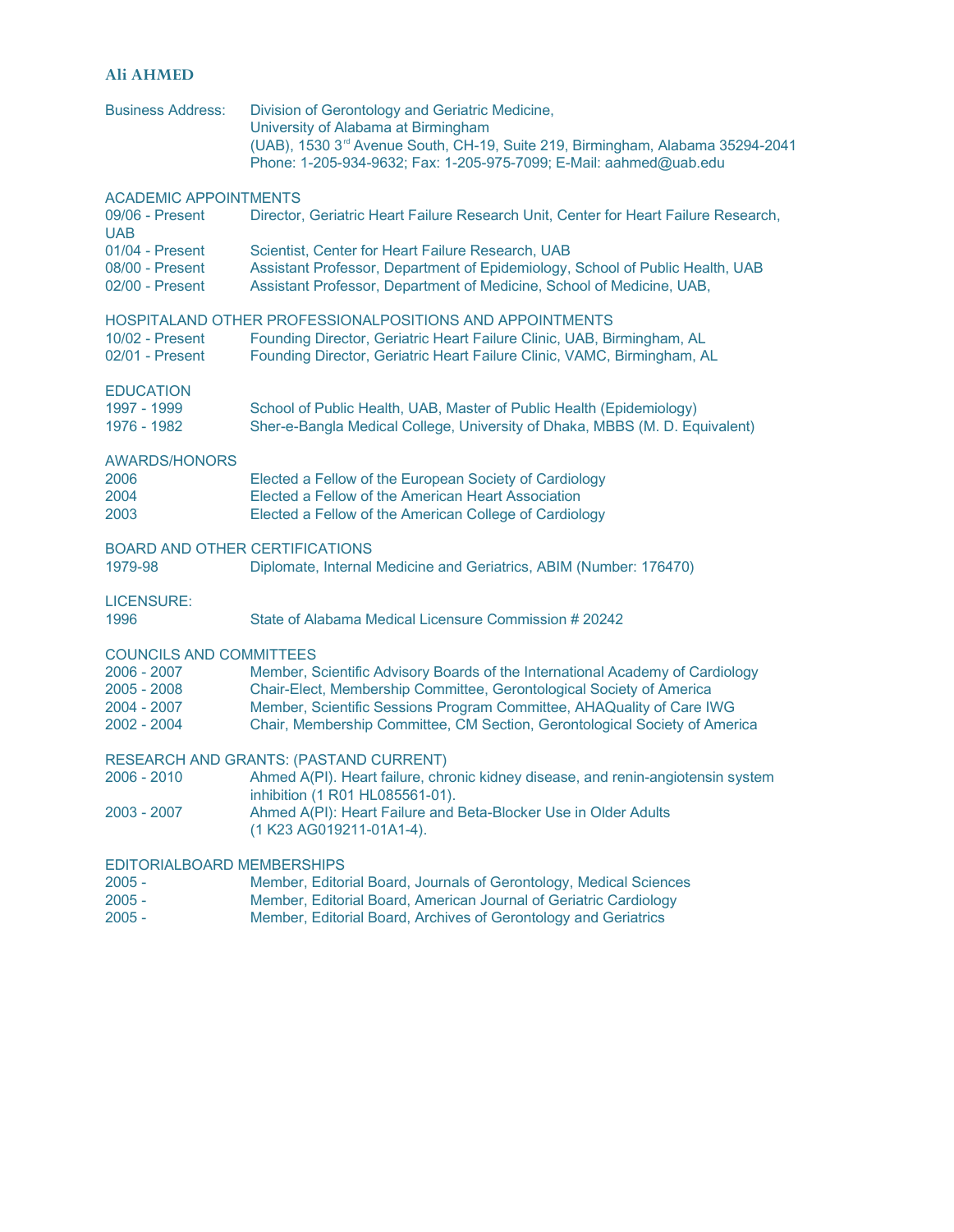**François ALLA** MD, PhD

Public Health Practitioner, Epidemiologist, Associate Professor at the University Hospital of Nancy

Ecole de santé publique, Faculté de médecine de Nancy, Université Henri Poincaré, Nancy 1 Avenue de la Forêt de Haye, 54505 Vandoeuvre-les-Nancy. Tél. : 03 83 59 25 88, Fax. : 03 83 59 26 90

# **EDUCATION**

- 2002: PhD in Epidemiology (Doctorat de l'Université de Nancy I)
- subject: "Prognostic Studies. Application to Severe Heart Failure"
- 1999: Specialty in Public Health (DES de santé publique et médecine sociale)
- 1999: Medical Doctor Degree (Doctorat en médecine)

#### POSITIONS

- current position: Associate Professor of Public Health at School of Public Health, Nancy Faculty of medicine Practitioner in epidemiology and evaluation department, Nancy University Hospital (maitre de conférence des universités - praticien hospitalier)
- 2000/2002 Assistant Professor (assistant hospitalo-universitaire)
- 1994/2000 Resident (interne des hôpitaux)

#### **OTHERS**

Editor-in-Chief of Santé Publique, peer-reviewed journal of the French Society of Public Health (Société Française de Santé Publique); Vice-President of the French Society of Public Health.

#### Major publications in cardiovascular field

Duval X, Alla F, Doco-Lecompte T, Le Moing V, Delahaye F, Mainardi JL, Plesiat P, Célard M, Hoen B, Leport C. Diabetes Mellitus and Infective Endocarditis: the Insulin factor in patient morbidity and mortality. European Heart J 2006 (in press)

Zannad F, Mebazaa A, Juillière Y, Cohen-Solal A, Guize L, Alla F, Rougé P, Blin P, Barlet MH, Paolozzi L, Vincent C, Desnos M, Samii K, for the EFICAInvestigators. Clinical profile, contemporary management and one-year mortality in patients with severe acute heart failure syndromes: The EFICAstudy. Eur J Heart Fail 2006 (in press)

Duval X, Alla F, Hoen B, Danielou F, Larrieu S, Delahaye F, Leport C, Briancon S. Estimated risk of endocarditis in adults with predisposing cardiac conditions undergoing dental procedures with or without antibiotic prophylaxis. Clin Infect Dis 2006;42(12):e102-7 Alla F, Kearney-Schwartz A, Radauceanu A, Das Dores S, Dousset B, Zannad F. Early changes in serum markers of cardiac extracellular matrix turnover in patients with uncomplicated hypertension and type II diabetes. Eur J Heart Fail 2006;8(2):147-53. Quilliot D, Alla F, Bohme P, Bruntz JF, Hammadi M, Dousset B, Ziegler O, Zannad F. Myocardial collagen turnover in normotensive obese patients: relation to insulin resistance. Int J Obes (Lond) 2005;29(11):1321-8.

Duval X, Selton-Suty C, Alla F, Salvador-Mazenq M, Bernard Y, Weber M, Lacassin F, Nazeyrolas P, Chidiac C, Hoen B, Leport C, AEPEI. Endocarditis in patients with a permanent pacemaker: a 1-year epidemiological survey on infective endocarditis due to valvular and/or pacemaker infection. Clinical Infectious Diseases 2004;39:(1):68-74.

Brembilla-Perrot B, Suty-Selton C, Alla F, Beurrier D, Houriez P, Claudon O, Terrier de la Chaise A, Louis P, Sadoul N, Andronache M, Miltjoen H, Juilliere Y. Facteurs de risque de mortalité cardiaque en cas de syncope et d'antécédents d'infarctus du myocarde. Arch Mal Coeur Vaiss 2003;96(12):1181-6.

Hoen B, Alla F, Selton-Suty C, Beguinot I, Bouvet A, Briancon S, Casalta JP, Danchin N, Delahaye F, Etienne J, Le Moing V, Leport C, Mainardi JL, Ruimy R, Vandenesch F; Association pour l'Etude et la Prevention de l'Endocardite Infectieuse (AEPEI) Study Group. Changing profile of infective endocarditis: results of a 1-year survey in France. JAMA2002;288:75-81

Alla F, Briançon S, Guillemin F, Juillière Y, Zannad F, EPICALinvestigators. Self-Rating of Quality of Life Provides Additional Prognostic Information in Heart Failure. Insights into the EPICALstudy. Eur J Heart Fail 2002;4:337-43.

Echemann M, Alla F, Briançon S, Juillière Y, Virion JM, Mertès PM, Villemot JP, Zannad F, for the EPICALInvestigators. Antithrombotic therapy is associated with better survival in patients with severe heart failure and left ventricular systolic dysfunction (EPICALstudy). Eur J Heart Fail 2002;4:647-54.

Zannad F, Dousset B, Alla F. Treatment of Congestive Heart Failure. Interfering the Aldosterone-Cardiac Extracellular Matrix Relationship. Hypertension 2001 ;38 :1227-1232.

Zannad F, Alla F, Dousset B, Perez Aand Pitt B. Limitation of the Excessive Extracellular Matrix Turnover may Contribute to the Survival Benefit of Spironolactone Therapy in Patients With Congestive Heart Failure. Insights from the RALES Trial. Circulation 2000 ;102 : 2700-2706.

Alla F, Briancon S, Juilliere Y, Mertes PM, Villemot JP, Zannad F. Differential clinical prognostic classifications in dilated and ischemic advanced heart failure: the EPICALstudy. Am Heart J 2000;139(5):895-904.

Angioi M, Danchin N, Alla F, Gangloff C, Sunthorn H, Rodriguez R, Preiss JP, Grentzinger A, Houplon P, Juilliere Y, Cherrier F. Long-term outcome in patients treated by intracoronary stenting with ticlopidine and aspirin, and deleterious prognostic role of unstable angina pectoris. Am J Cardiol 2000;85(9):1065-70.

Zannad F, Briançon S, Juillière Y, Mertès PM, Villemot JP, Alla F, Virion JM, and the EPICALInvestigators. Incidence, clinical and etiologic features, and outcomes of advanced chronic heart failure: the EPICALstudy. J Am Coll Cardiol 1999;33:734-42.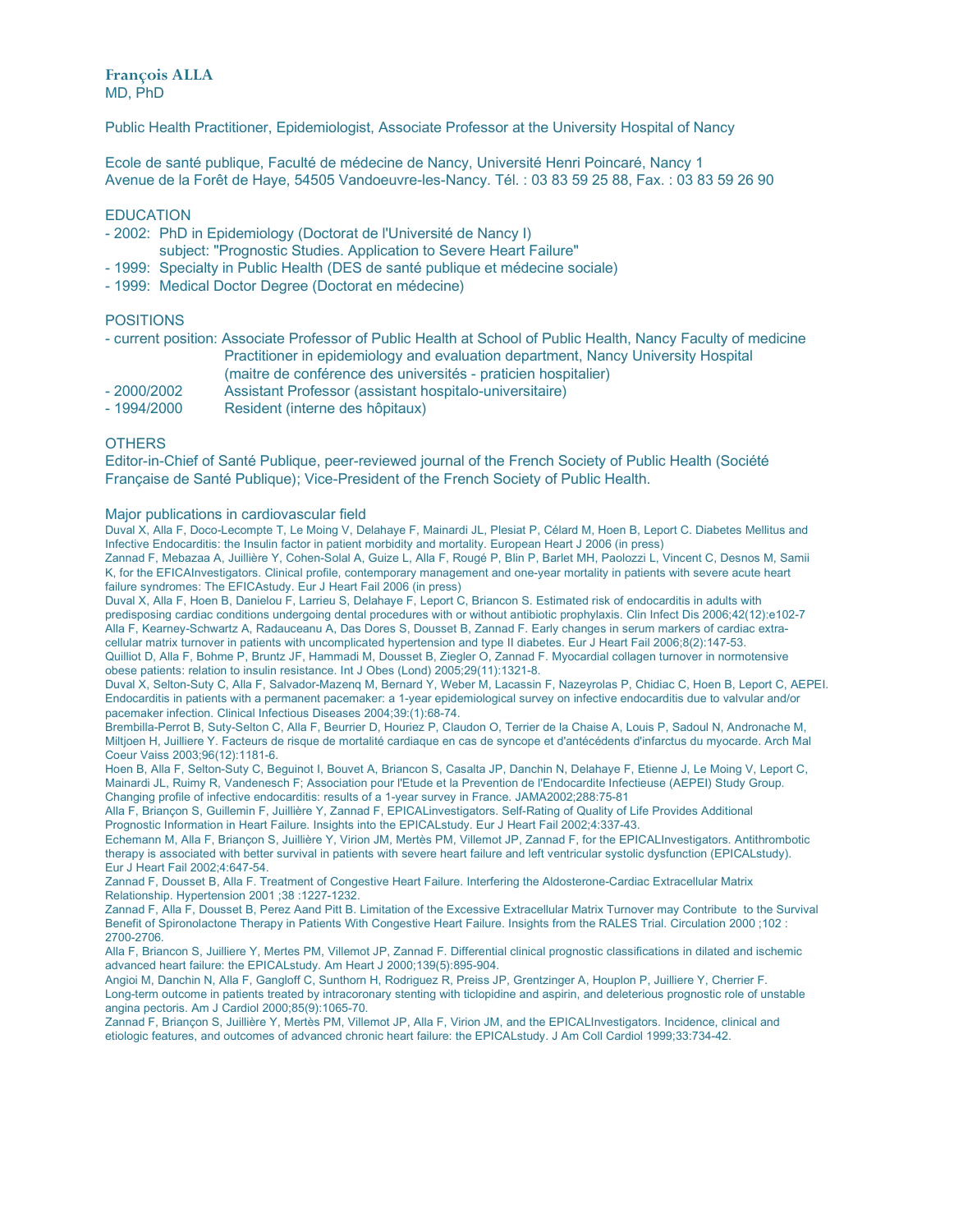# **Doug ALTMAN**

graduated in statistics in 1970. After 6 years in epidemiological research at St Thomas Hospital Medical School he spent 11 years working for the Medical Research Council in a wide variety of clinical areas. He has been director of the Medical Statistics Group of Cancer Research UK (previously ICRF) since 1988 and founded the Centre for Statistics in Medicine in Oxford in 1995.

Doug is author of Practical Statistics for Medical Research (1991) and co-editor of Statistics with Confidence (1989 and 2000) and Systematic Reviews in Health Care (1995 and 2001). He has published over 300 articles in per reviewed journals, including many aimed at clarifying statistical methods and ideas for medical researchers. He is statistical advisor to the Cochrane Collaboration and the BMJ.

His interests include the use and abuse of statistics in medical research, studies of prognosis, regression modelling, randomised trials, meta-analysis, and studies of medical measurement.

 $\_$  , and the set of the set of the set of the set of the set of the set of the set of the set of the set of the set of the set of the set of the set of the set of the set of the set of the set of the set of the set of th

He has a long-standing interest in the reporting of medical research, and is an executive member of several groups working on reporting guidelines, including CONSORTfor randomised trials, QUOROM for systematic reviews, STROBE for epidemiological studies, and REMARK for tumour marker prognostic studies.

#### **Corine BERNAUD**

MD is presently Cardiovascular, Metabolism & Thrombosis Medical Director, in AstraZeneca France. Corine Bernaud joined the pharmaceutical industry sixteen years ago after four years of medical practice as a general practitioner and sports medicine specialist. She joined Pfizer France in 1990 then Sankyo Pharma France in 2004. She has contributed to the design, monitoring and steering of several clinical trials in cardiology and a number of publications in peer reviewed journals.

 $\_$  , and the set of the set of the set of the set of the set of the set of the set of the set of the set of the set of the set of the set of the set of the set of the set of the set of the set of the set of the set of th

#### **Jeffrey S. BORER** M.D.

Jeffrey S. Borer, M.D. is the Gladys and Roland Harriman Professor of Cardiovascular Medicine at Weill Medical College of Cornell University, where he also is Professor of Radiology and of Cardiothoracic Surgery and, administratively, chairs the Division of Cardiovascular Pathophysiology and The Howard Gilman Institute for Valvular Heart Diseases.

He received his undergraduate education at Harvard, his medical degree from Cornell, and his postgraduate training at the Massachusetts General Hospital and in the Cardiology Branch of the National Heart, Lung and Blood Institute, where he subsequently established the Nuclear Cardiology service and served as its first Chief. He was a Senior Fulbright Hays Scholar and Glorney-Raisbeck Fellow in 1974-75 at Guy's Hospital, University of London, in London, England. In 1979, he returned to Cornell.

Dr. Borer is Editor-in-Chief of Cardiology, one of the world's oldest peer-reviewed cardiovascular journals, and of Advances in Cardiology, and serves on the Editorial Boards of 10 major peer-reviewed journals. Since 1977 he has served continually as an Advisor/Consultant to the Cardio-Renal Division of the U.S.F.D.A., chairing the Cardio-Renal Advisory Committee for 3 separate terms, the last ending in 2004, and currently is a recurring Guest Member of the Cardiovascular Devices Advisory Committee and other FDAAdvisory Committees. From 1984 to 2004, he served continually as an Advisor to NASA(and, in 1999, received the Public Service Medal of NASA). He was President of the New York Cardiological Society in 1990-91, President of the New York State Chapter of the American College of Cardiology from 1997 to 1999, member of the Board of Governors of the American College of Cardiology from 1997-2000, member of Board of Governors of the Society of Cardiac Angiography and Interventions from 1995 to 2000, and member of the Board of Trustees of the Certification Board of Nuclear Cardiology from 1996 to 2002. Currently, he is President of the Heart Valve Society of America. He has authored 4 books and authored or co-authored more than 350 journal articles, reviews and chapters. His major research achievements have included (1) establishment of the benefits of the drug, nitroglycerin, during acute myocardial infarction (1971-75); (2) development of real-time radionuclide cineangiography and its application during exercise (1976-1979); (3) development of non-invasive prognostic indices in patients with coronary artery and valvular diseases (1979-present); (4) exploration of the cellular and molecular bases of heart failure in regurgitant valvular diseases and other volume overload states (1984-present), for which he has received numerous professional awards/recognitions, including the Hans Peter Krayenbeuhl Memorial Award for Distinguished Contribution in Research in Cardiac Function of the International Academy of Cardiology (2002).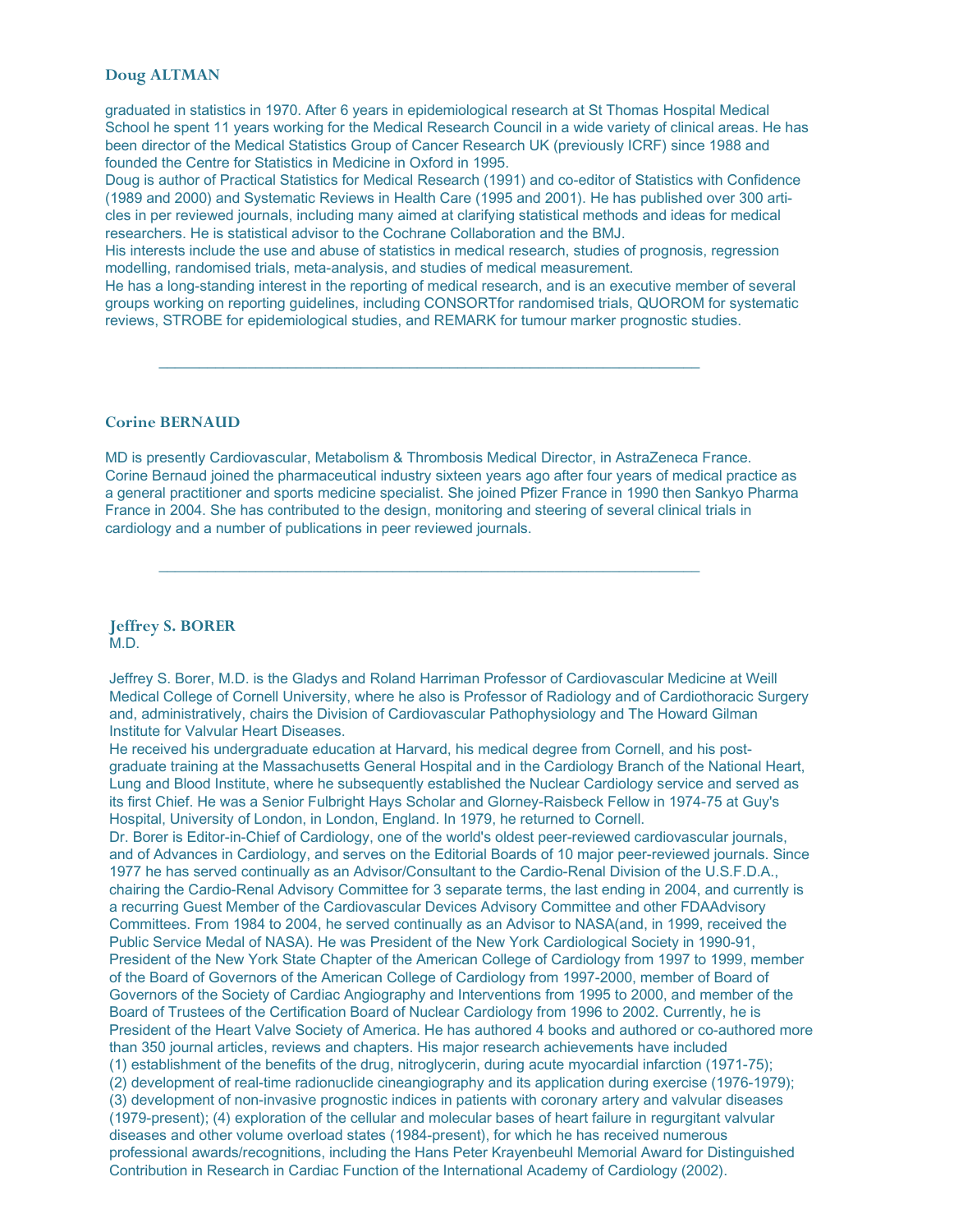# **John G.F. CLELAND**

| <b>Medical Education:</b>    | University of Glasgow 1972-1977                                                                                                                                                                                                 |
|------------------------------|---------------------------------------------------------------------------------------------------------------------------------------------------------------------------------------------------------------------------------|
| Qualifications:              | Bachelor of Medicine & Surgery (with commendation) 1977<br>Doctor of Medicine 1991<br>Fellow of the Royal College of Physicians<br>Fellow of the European Society of Cardiology<br>Fellow of the American College of Cardiology |
| Pravious Senior Annointments |                                                                                                                                                                                                                                 |

| <u>I ICVIOUS OCHIOI / IDDOIHIIICHIS.</u> |                                                                                                                                                    |
|------------------------------------------|----------------------------------------------------------------------------------------------------------------------------------------------------|
| 1989-1994.                               | Senior Lecturer in Cardiology,<br>Royal Postgraduate Medical School,<br>Hammersmith Hospital.                                                      |
| 1994-1998                                | Senior British Heart Foundation Research Fellow, Medical Research Council Clinical<br>Research Initiative in Heart Failure, University of Glasgow. |

#### Research Focus:

Clinical aspects of advanced heart disease ranging from epidemiology, through pathophysiology to clinical trials designed to improve patients' symptoms and well-being and to prolong their survival.

Since 1999 an international reference centre for the management of heart failure has been established in Kingston upon Hull placing it in the top 10-20 clinical research centres for advanced heart disease in the world. It is the largest clinical programme for heart failure in Britain. The programme allows the development of new techniques for earlier and more accurate diagnosis, better risk assessment and for delivering the highest quality modern therapy. The programme also examines the costs of delivering quality care to determine how limited resources can deliver the most benefit for patients now and in the future.

# Special Appointments:

| Consultant:             | - World Health Organisation<br>- National Institute of Clinical Excellence UK                                                                                                                               |
|-------------------------|-------------------------------------------------------------------------------------------------------------------------------------------------------------------------------------------------------------|
|                         | Senior Consulting Editor (Past Editor-in-Chief) : European Journal of Heart Failure                                                                                                                         |
| <b>Editorial Board:</b> | - Journal of American College of Cardiology<br>- Seminars in Cardiology<br>- Associate Editor of the Cardiovascular Clinical Trials Forum<br>- Associate Editor of the Cochrane Cardiovascular Review Board |

- The Circulation Frontier
- Committee: Data Standards Committee, American College of Cardiology Chairman: - Study Group On Diagnosis Of Heart Failure, European Society of Cardiology
- Chairman (2006-7) British Society for Heart Failure
- Past-Secretary: British Cardiac Society
- Past-Chairman: Heart Failure Association of the European Society of Cardiology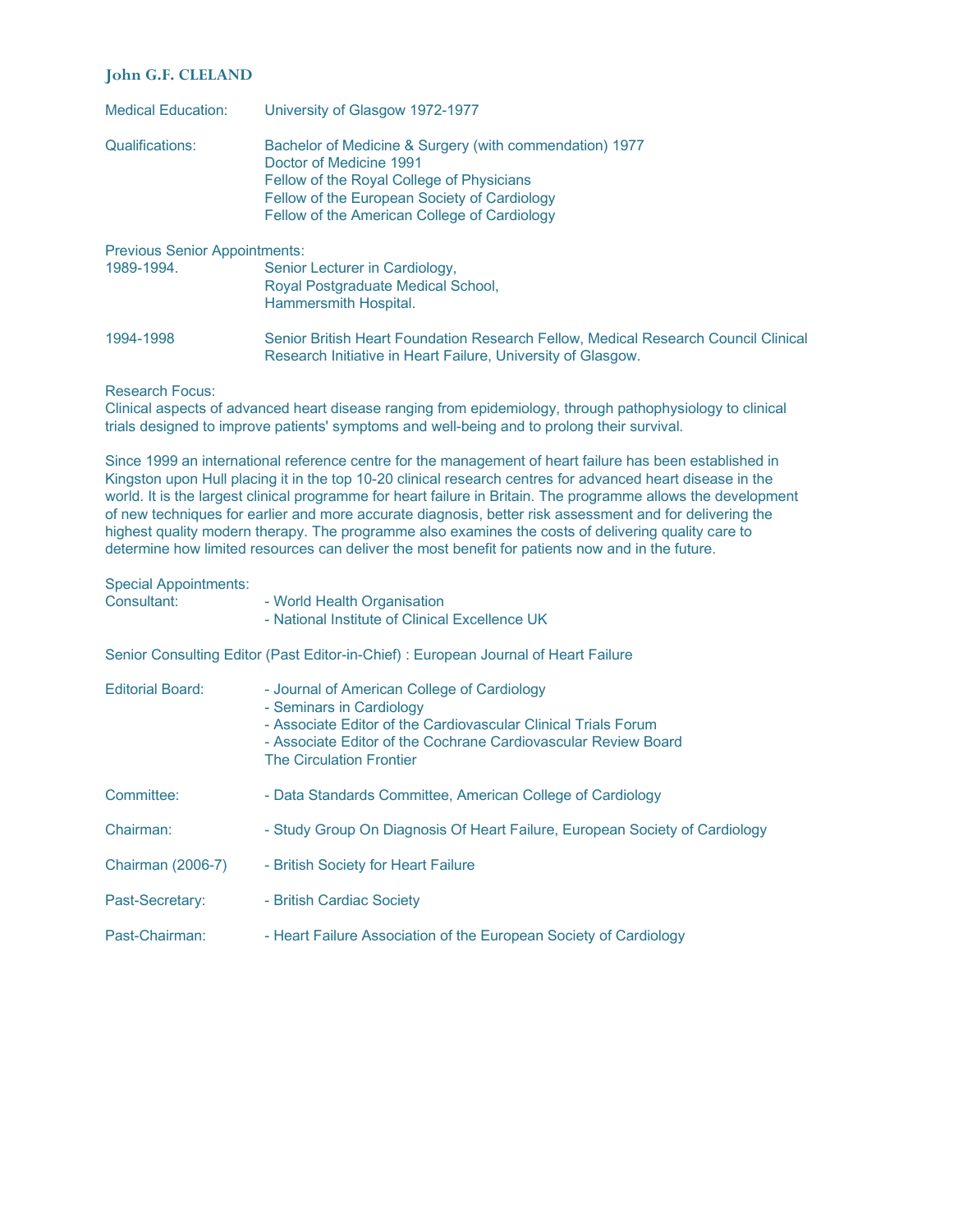**Jay N. COHN**  $M.$ D.

Jay N. Cohn MD is Professor of Medicine, Cardiovascular Division, Department of Medicine, and Director of the Rasmussen Center for Cardiovascular Disease Prevention, at the University of Minnesota Medical School, Minneapolis, Minnesota.

Dr. Cohn received his M.D. from Cornell University Medical School in 1956 and completed his internship and residency at Beth Israel Hospital in Boston. He served as a fellow in cardiovascular research and as a clinical investigator at the Veterans Affairs (VA) Hospital and Georgetown University from 1960 to 1965. He was Chief of Hypertension and Clinical Hemodynamics at the VAHospital from 1965 to 1974 and Professor of Medicine at Georgetown University. Dr. Cohn was Head of the Cardiovascular Division at the University of Minnesota from 1974 to 1996.

Dr. Cohn is internationally recognized for his contributions to our understanding of cardiovascular disease and for his leadership in designing and carrying out clinical trials to document efficacy of new interventions for heart failure. He has pioneered in assessment of cardiovascular function in patients with hypertension, shock, acute myocardial infarction and heart failure. He was the first to advocate vasodilator therapy for heart failure, including nitroprusside, nitrates with hydralazine and converting enzyme inhibitors. He organized and chaired the first long-term trials in heart failure, the Veterans Affairs Cooperative Study Program on vasodilator therapy of heart failure (V-HeFT). Dr. Cohn was one of the first to advocate bedside hemodynamic monitoring in acutely ill individuals and was the first to identify the syndrome of right ventricular infarction. He was among the first to identify neurohormonal activation as a key contributor to the progression of heart failure and to set the stage for neurohormonal inhibiting therapy. His animal and clinical studies have established the importance of structural remodeling of the left ventricle as the basis for the progression of heart failure and for the therapeutic response to drugs that prolong life and reduce long-term morbidity. In recent years he has focused on efforts at early identification of cardiovascular disease in order to initiate therapy before organ system disease develops. His innovative efforts at early detection have included screening to diagnose stiffening of the small arteries, utilizing a methodology he developed at the University of Minnesota which is now FDA-approved and marketed worldwide.

Dr. Cohn is the founder of the Heart Failure Society of America and served as the first president of this society, which is now the premier organization in the world of health professionals dedicated to the diagnosis and treatment of heart failure. He also founded and served as editor-in-chief of the first journal dedicated to heart failure, the Journal of Cardiac Failure, which is now one of the most frequently cited cardiovascular journals. He is the author of more than 600 scientific publications and has written extensively on circulatory physiology, hypertension, congestive heart failure and its treatment, nervous system control mechanisms in heart failure, and vascular compliance. He holds a number of patents, including those related to pulsewave analysis for the measurement of arterial elasticity and use of hydralazine and isosorbide dinitrate for the treatment of heart failure. He serves on the editorial boards of many of the major journals in the field. He is co-editor of the cardiology text, Cardiovascular Medicine, and editor of the textbook, Drug Treatment of Heart Failure.

Dr. Cohn is a Master of the American College of Physicians, a fellow of the American College of Cardiology and the American Association for the Advancement of Science and is a member of the Association of American Physicians and the American Society for Clinical Investigation as well as many other professional societies. He is a Past President of the Heart Failure Society of America, the International Society of Hypertension, and the American Society of Hypertension and has served as an officer of the American Heart Association and the American Federation for Clinical Research. He served as chairman of the Cardiorenal Advisory Committee of the Food and Drug Administration and has served on a number of government boards and committees.

Dr. Cohn has been the recipient of a number of awards including the Arthur S. Flemming Award, the James B. Herrick Award of the American Heart Association (AHA), the Distinguished Service Award (AHA), the AHA Scientific Councils' Distinguished Achievement Award, the Distinguished Scientist Award of the American College of Cardiology, the Novartis Award of the Council for High Blood Pressure Research, the Lifetime Achievement Award of the Heart Failure Society of America, the William S. Harvey Award, the Sir Thomas Lauder Brunton Award and the Arrigo Recordati International Prize for Scientific Research: Lifetime Achievement in Heart Failure, the Henry Ford Heart & Vascular Institute's Lifetime Research Achievement Award, induction into the Academic Health Center's Academy for Excellence in Health Research at the University of Minnesota and the Clinical Scholar Award for 2006 of the University of Minnesota Medical Center. He has presented numerous honorary lectures around the world and has served as visiting professor at many universities here and abroad.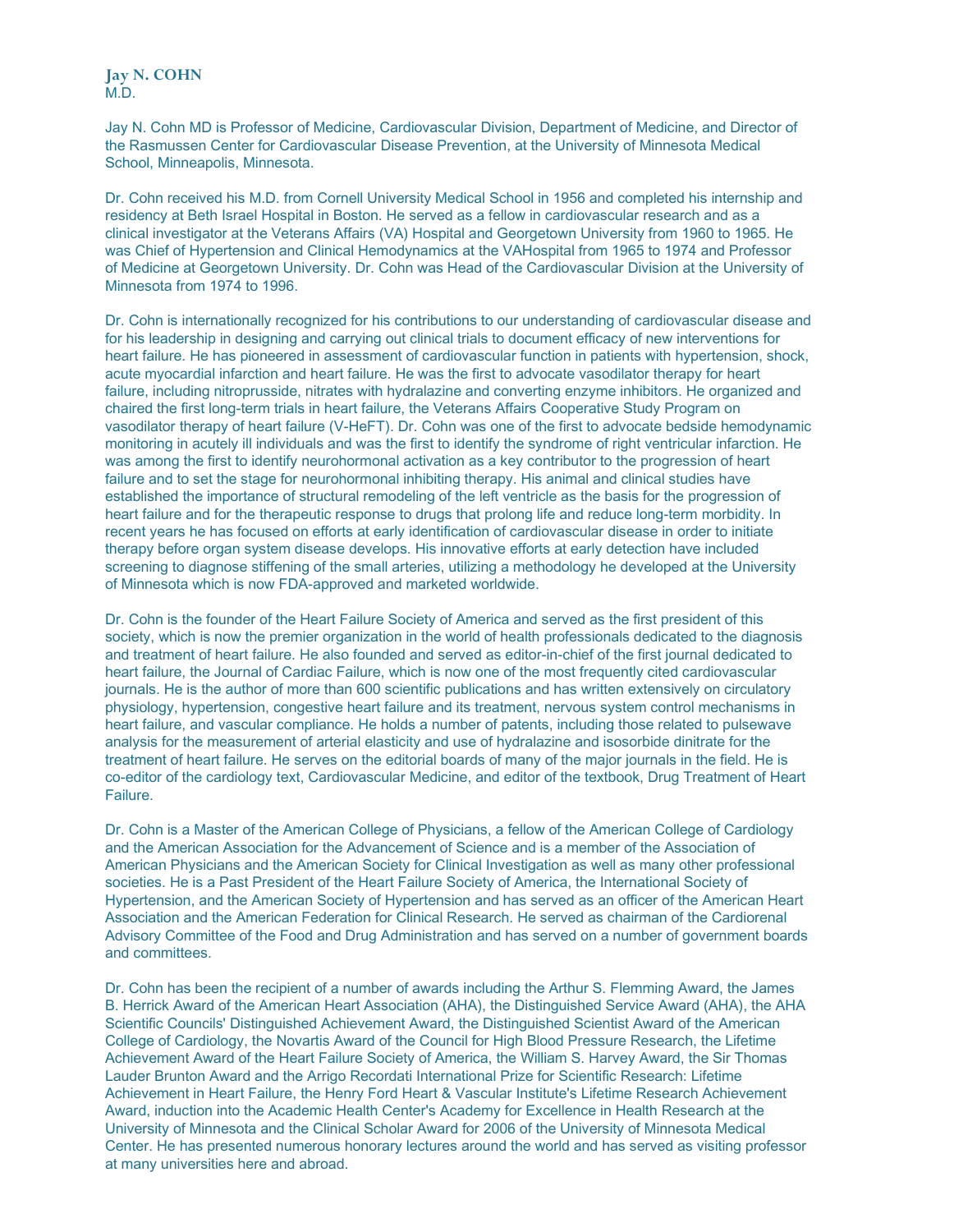# **Stephen J. W. EVANS**

CURRENTPOST Professor of Pharmacoepidemiology, Dept of Epidemiology & Population Health, The London School of Hygiene and Tropical Medicine.

#### PREVIOUS RELEVANTPOSTS

| Aug 2000-April 2002 | Specialist in Epidemiology, Medicines Control Agency             |
|---------------------|------------------------------------------------------------------|
| Feb 1999-Jul 2000   | <b>Principal Consultant Statistician, Quintiles, East Sussex</b> |
| Nov 1995-Jan 1999   | Head of Epidemiology Unit, Medicines Control Agency              |

The London Hospital Medical College (University of London) 1973-1995. Professor of Medical Statistics, (previously Reader, Senior Lecturer, Lecturer) Department of Epidemiology and Medical Statistics, Head of Computer Department & Honorary Lecturer in Computer Science (1973-78). Responsible for teaching & research, particularly consulting on statistics.

#### UNIVERSITYEDUCATION

| 1961 64 & 65-66 | Keele University, Staffordshire                                               |
|-----------------|-------------------------------------------------------------------------------|
|                 | B.A. Hons 2.1 1966 (Physics, Chemistry joint Honours, Mathematics subsidiary) |
|                 | Swarthmore College, Pennsylvania, USA1964 65 (Exchange Scholarship)           |
| 1978            | London School of Hygiene & Tropical Medicine MSc Medical Statistics           |

#### MEMBERSHIPOF PROFESSIONALINSTITUTIONS AND SOCIETIES

| 1993           | Fellow, Royal Statistical Society (FSS) 1977 Chartered Statistician (C.Stat)<br>Chair (94-96) RSS Medical Section. RSS Honours Committee (1995-99) |
|----------------|----------------------------------------------------------------------------------------------------------------------------------------------------|
| 1991-2003      | Honorary Member of the Faculty of Public Health Medicine of the Royal College of<br>Physicians (Hon MFPHM)                                         |
| 1992           | Honorary Member, Royal College of Radiologists (Hon MRCR)                                                                                          |
| 2001           | Fellow of the Royal College of Physicians of Edinburgh (FRCPEdin)                                                                                  |
| 2003<br>2003-6 | Inaugural President, British Society of Pharmacoepidemiology<br>Chair, Academic Council International Society of Pharmacoepidemiology              |

#### EDITORIALBOARDS (current only)

Associate Editor: Pharmacoepidemiology and Drug Safety. Section Editor ("Statistics in the Medical Literature") for Statistics in Medicine. Statistical advisor to British Medical Journal & member of `Hanging' Committee. Int J of Pharmaceutical Medicine; Statistical Methods in Medical Research; Gut; J. of Drug Evaluation; British Journal of Clinical Pharmacology

#### SOME RECENTPUBLICATIONS

-Evans, SJW. Pharmacovigilance: a science or fielding emergencies? Statist. Med. 2000; 19:3199-209.

-Evans SJW, Waller PC, Davis S. Use of proportional reporting ratios (PRRs) for signal generation from spontaneous adverse drug reaction reports. Pharmacoepidemiology & Drug Safety 2001; 10: 483-6.

-Aylin P, Alves B, Best N, Cook A, Elliott P, Evans SJW, Lawrence AE, Murray GD, Pollock J, Spiegelhalter D. Comparison of UK paediatric cardiac surgical performance by analysis of routinely collected data 1984-96: was Bristol an outlier? Lancet 2001; 358: 181-7.

-Evans S. Statistical Methods of Signal Detection in Pharmacovigilance Eds Mann R & Andrews E. Chichester, Wiley 2002.

-Waller PC, Evans SJ. Amodel for the future conduct of pharmacovigilance.Pharmacoepidemiol Drug Saf. 2003;12:17-29.

-Loannidis JP, Evans SJ, Gotzsche PC, O'Neill RT, Altman DG, Schulz K, Moher D; CONSORTGroup. Better reporting of harms in randomized trials: an extension of the CONSORTstatement. Ann Intern Med. 2004;141:781-8.

- Martinez C, Rietbrock S, Wise L, Ashby D, Chick J, Moseley J, Evans S, Gunnell D. Antidepressant treatment and the risk of fatal and non-fatal self harm in first episode depression: nested case-control study. BMJ. 2005;330:389.

-Evans SJW & Day S. Medicines and Healthcare products Regulatory Agency (MHRA) In: Armitage P, Colton T(eds) Encyclopedia of biostatistics. 2<sup>nd</sup> edn. Chichester: John Wiley, 2005.

-Al-Marzouki S, Roberts I, Marshall T, Evans S. The effect of scientific misconduct on the results of clinical trials: ADelphi survey. Contemp Clin Trials. 2005;26:331-7.

-CIOMS VI. Management of Safety Information from Clinical Trials. CIOMS, Geneva, 2005. (Especially Chapter VI, Statistical Analysis of safety Data from Clinical Trials).

-Waller PC, Evans SJ, Beard K. Drug safety and regulation. BMJ. 2005;331:4-5.

-Al-Marzouki S, Evans S, Marshall T, & Roberts I. Are these data real? Statistical methods for the detection of data fabrication in clinical trials. BMJ 2005;331: 267-270.

-Rothman KJ, Evans S. Extra scrutiny for industry funded trials. BMJ. 2005;331:1350-1.

-Kim J, Evans S, Smeeth L, & Pocock S. Hormone replacement therapy and acute myocardial infarction: a large observational study exploring the influence of age. Int J Epidemiology 2006; 35(3):731-738

-Waller PC, Evans SJW, Beard K. Drug safety and the media. Br. J. Clin. Pharmac. 2006 2006;61:123-6.

-Coleman JJ, Ferner RE, Evans SJW. Monitoring for Adverse Drug Reactions. Br. J. Clin. Pharmac 2006; 61(4):371-378

-Piaggio, G.; Elbourne, D.R.; Altman, D.G.; Pocock, S.J.; Evans, S.J. Reporting of noninferiority and equivalence randomized trials: an extension of the CONSORTstatement. JAMA, 2006; 295(10):1152-60.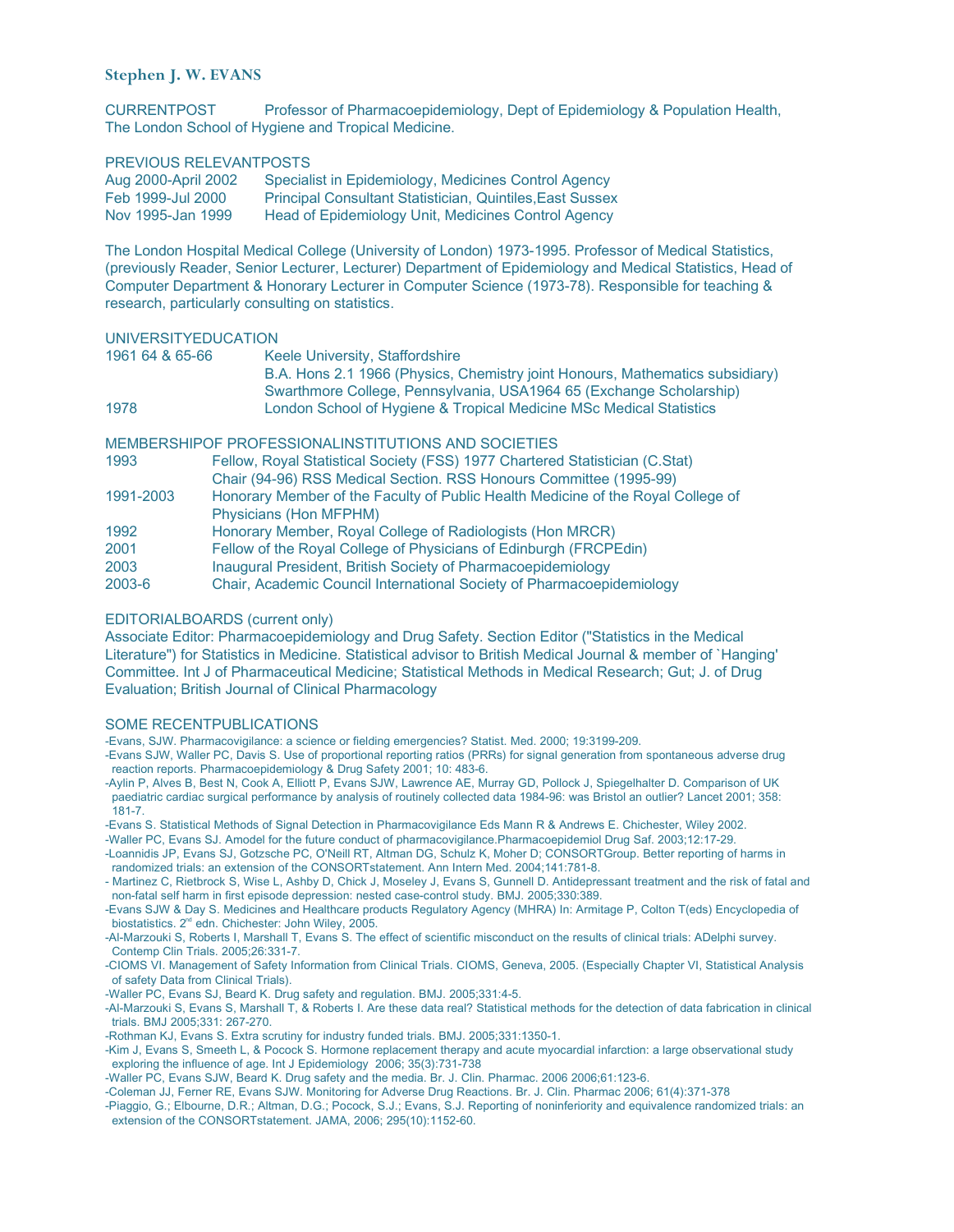# **Mehul DESAI**

M.D. is board certified in Internal Medicine and Clinical Pharmacology. His current position is as a Medical Officer in the Division of Cardiovascular and Renal Products at the U.S. Food and Drug Administration. He has been in that position for more than 4 years.

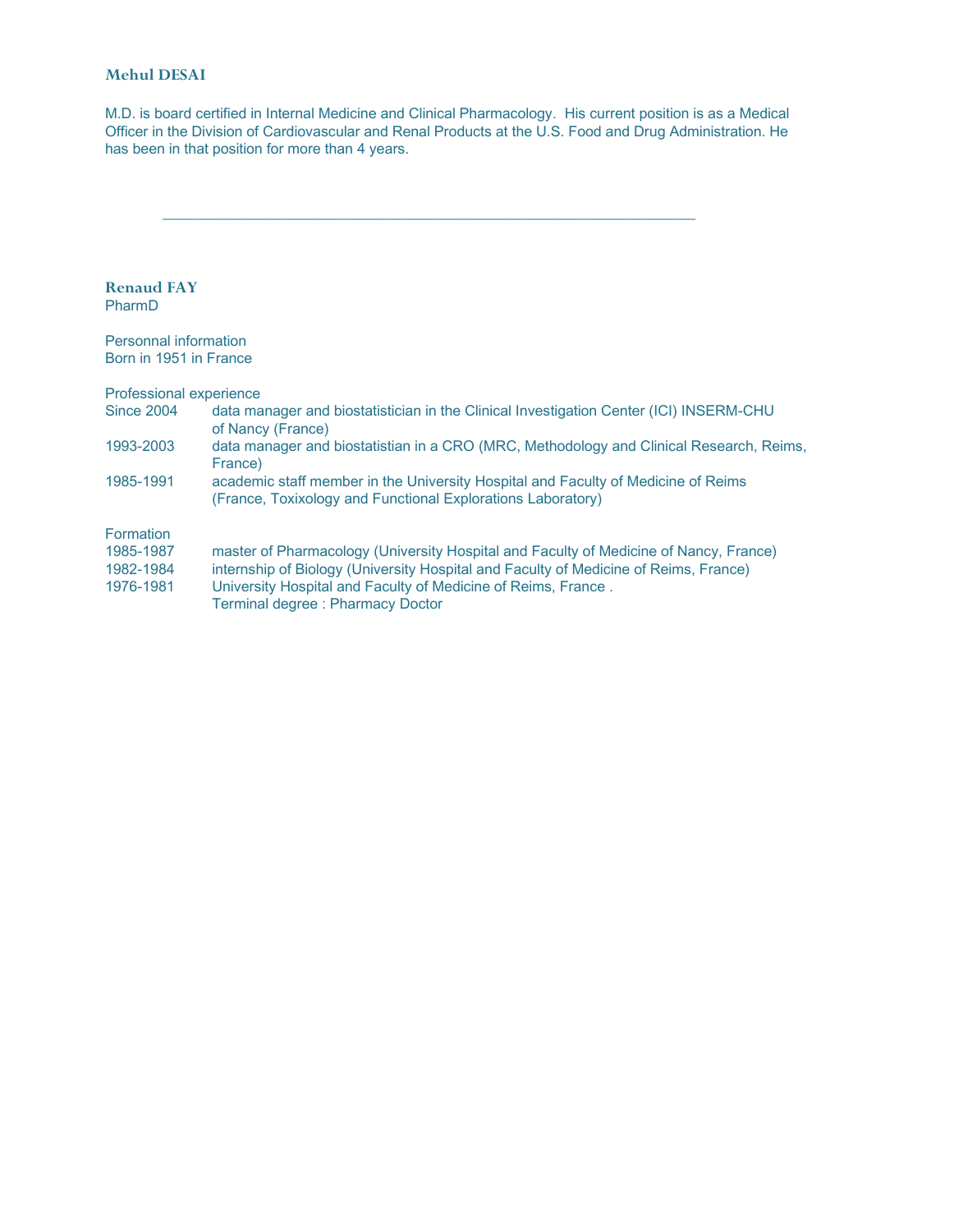#### **Nancy L. GELLER**

is the Director of the Office of Biostatistics Research at the National Heart, Lung and Blood Institute of the National Institutes of Health, a position she has held since 1990. She directs a group of 10 statisticians who collaborate in the design, implementation, monitoring and analysis of multicenter clinical trials in heart, lung and blood diseases and sleep disorders. She has been or is involved in a number of cardiovascular trials, including Post-CABG, PEACE, AFFIRM, the Women's Health Initiative, FREEDOM and ACCORD. She has research interests in clinical trial methodology, especially in issues of clinical trial design, monitoring and multiplicity, i.e, multiple endpoints and multiple treatment comparisons. She served as President of the International Society for Clinical Biostatistics from 1999-2000. She has been an Associate Editor of Biometrics since 1989 and on the Editorial Board of the journal Clinical Trials since its inception in 2003. She is a Fellow of the American Statistical Association.

#### Some Cardiovascular Clinical Trial Articles by Dr. Geller

Conti, C.R., Geller, N.L. Knatterud, G., Forman, S., Pratt, C., Pepine, C.J. and Sopko, G. for the ACIP Investigators (1997). Definitions of angina status and prediction for cardiac events in patients with coronary artery disease enrolled in the asymptomatic cardiac ischemia pilot (ACIP). American Journal of Cardiology 79:889-892.

The Post Coronary Artery Bypass Graft (POST-CABG) Trial Investigators (includes N. Geller as member of Writing Committee) (1997). The effect of aggressive LDLcholesterol lowering and low dose anticoagulation on obstructive changes in saphenous vein coronary bypass grafts. The New England Journal of Medicine 336:153-162.

The PEACE Investigators (includes N. Geller as member of Writing Committee). (2004). Effects of angiotensin converting enzyme inhibition in patients with stable coronary artery disease: the Prevention of Events with Angiotensin Converting Enzyme Inhibition (PEACE) Trial. New England Journal of Medicine 351:2058-2068. Curtis, A.B., Gersh, B.J., Corley, S.D., DiMarco, J.P., Domanski, M.J., Geller, N., Greene, H.L., Kellen, J.C., Mickel, M., Nelson, J.D., Rosenberg, Y., Schron, E., Shemanski, L., Waldo, A.L., Wyse, D.G.for the AFFIRM Investigators. (2005). Clinical factors that influence response to treatment strategies in atrial fibrillation: the AFFIRM study. American Heart Journal 149:645-649.

Geller, N.L. and Friedman, L. (2005). Cooperative heart disease trials. Encyclopedia of Biostatistics, Peter Armitage and Theodore Colton, Eds. John Wiley & sons, New York and Chichester, Vol II, 1169-1180.

\_\_\_\_\_\_\_\_\_\_\_\_\_\_\_\_\_\_\_\_\_\_\_\_\_\_\_\_\_\_\_\_\_\_\_\_\_\_\_\_\_\_\_\_\_\_\_\_\_\_\_\_\_\_\_\_\_\_\_\_\_\_\_\_\_\_

#### **Mathieu M. GHADANFAR** MD, FAHA, FESC

Dr Ghadanfar is currently VP, Global Brand Medical Director for Aliskiren and Hypertension at the Cardiovascular, Metabolic, and Atherosclerosis Group in clinical development and medical affairs at Novartis World Headquarters in Basel, Switzerland.

Dr Ghadanfar received his Medical Degree and a Degree in Clinical Pharmacology and Methodology of Clinical Trials from the University of Paris -VI in Paris, France. He completed postgraduate education as a Cardiology and Vascular Medicine specialist and received a diploma in echocardiography, also at the University of Paris -VI in Paris, France. He has 10 years of university-hospital practice in intensive coronary care and cardiac arrhythmias at Hôpital Pitié-Salpetrière and Hôpital Broussais, both in Paris, and at Hôpital Saint Germain, in St Germain en Laye, France.

In 1990, Dr Ghadanfar joined Pfizer Clinical Research and Development Operations in Paris, France. He later moved to Pfizer European Research and Development in Sandwich, United Kingdom, in 1996. In July 1997 he moved to United States to Pfizer Global Pharmaceuticals Group-World headquarters in New York in 1997 as a Senior Medical Director and Worldwide Team Leader at the Cardiovascular Group in Medical Affairs until August 2006.

Dr Ghadanfar is Fellow of the European Society of Cardiology (ESC), Fellow of the American Heart Association (AHA). He is member of the European Society of Hypertension (ESH), the American Society of Hypertension (ASH) and the European Heart and Rhythm Association (EHRA).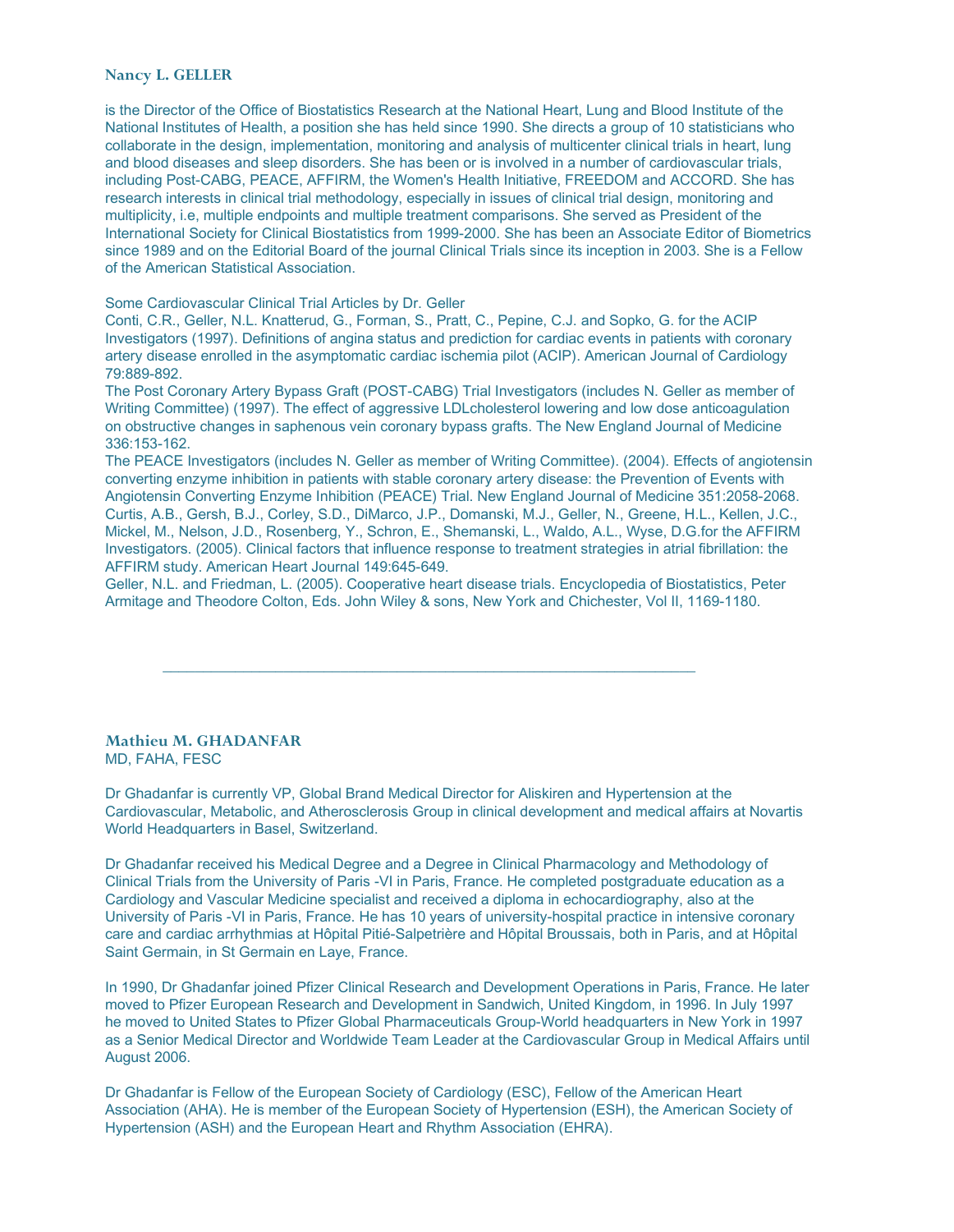# **David Jeremy GORDON**

Job Title: Special Assistant for Clinical Studies, DCVD, NHLBI, NIH

Education:

- 1971 Ph.D., Department of Chemistry, University of Chicago (Thesis: Optical Activity as a Structural Probe in Biological Membranes and Other Particulate Systems -- Information and Artifact.)
- 1973 M.D., University of Chicago Pritzker Medical School
- 1981 M.P.H., Department of Epidemiology, University of North Carolina, Chapel Hill (Thesis: Dietary Determinants of Plasma Cholesterol Change in the Recruitment Phase of the Lipid Research Clinics Coronary Primary Prevention Trial.)

# Major Projects:

Lipid Research Clinics (LRC) Coronary Primary Prevention Trial (CPPT) Cholesterol Reduction in Seniors Program (CRISP) Pilot Study NHLBI Conference on Cost and Health Implications of Cholesterol Lowering Workshop on Analysis of Cholesterol-Lowering Trials Antihypertensive and Lipid Lowering to prevent Heart Attack Trial (ALLHAT) Women's Angiographic Vitamin and Estrogen (WAVE) Trial Bypass Angioplasty Revascularization Investigations II Diabetes (BARI 2D) Trial Cell Therapy Network

Advisory Panels:

National Cholesterol Education Program Adult Treatment Panel I-II (ex officio) National Cholesterol Education Program Adult Treatment Panel III

Research Interests/Publications:

Dr. Gordon has authored or co-authored more than 70 publications in the field of cardiovascular epidemiology and clinical trials. Topics include:

The LRC-CPPT, ALLHAT-LLT, and other cholesterol lowering trials. Lead author of LRC collaborative study design and 2nd results paper.

Role of circulating HDLand triglycerides in coronary artery disease.

Seasonal variation in cholesterol.

Exercise ECG testing as a correlate of cardiovascular risk factors and predictor of cardiovascular events.

Meta-analysis of cholesterol trials.

Impact of diet, exercise, and weight on circulating lipids.

Cholesterol in the elderly.

As a graduate student, Dr. Gordon was the primary author of four peer-reviewed publications on optical activity as a structural probe of particulate systems. As an NHLBI post-doctoral fellow, Dr. Gordon was the primary author of four peer-reviewed publications on the isolation and characterization of cytoplasmic actins.

\_\_\_\_\_\_\_\_\_\_\_\_\_\_\_\_\_\_\_\_\_\_\_\_\_\_\_\_\_\_\_\_\_\_\_\_\_\_\_\_\_\_\_\_\_\_\_\_\_\_\_\_\_\_\_\_\_\_\_\_\_\_\_\_\_\_

# **David GUEZ**

is director of Medical Innovation and R&D Coordination (Strategic planning, information systems, project and portefolio management) at the Institut de Recherches Internationales Servier. He was trained as a medical doctor in Paris (France) and as a specialist in cardiology and internal medicine (mainly geriatry) between 1977 and 1985.

He joined Servier in 1985 and was responsible for drug development in cardiovascular and neurological diseases ; from 2002-2006 he served as Director of Therapeutic Research in charge of the 8 therapeutic divisions in Servier responsible for conception and management of strategy and development plan in cardiovascular, neuropsychiatry, oncology, rheumatology, endocrinology and metabolic diseases from phase I to registration for all medicines and for their life-plan.

He also participates in several R&D processes as a member of the R&D Board.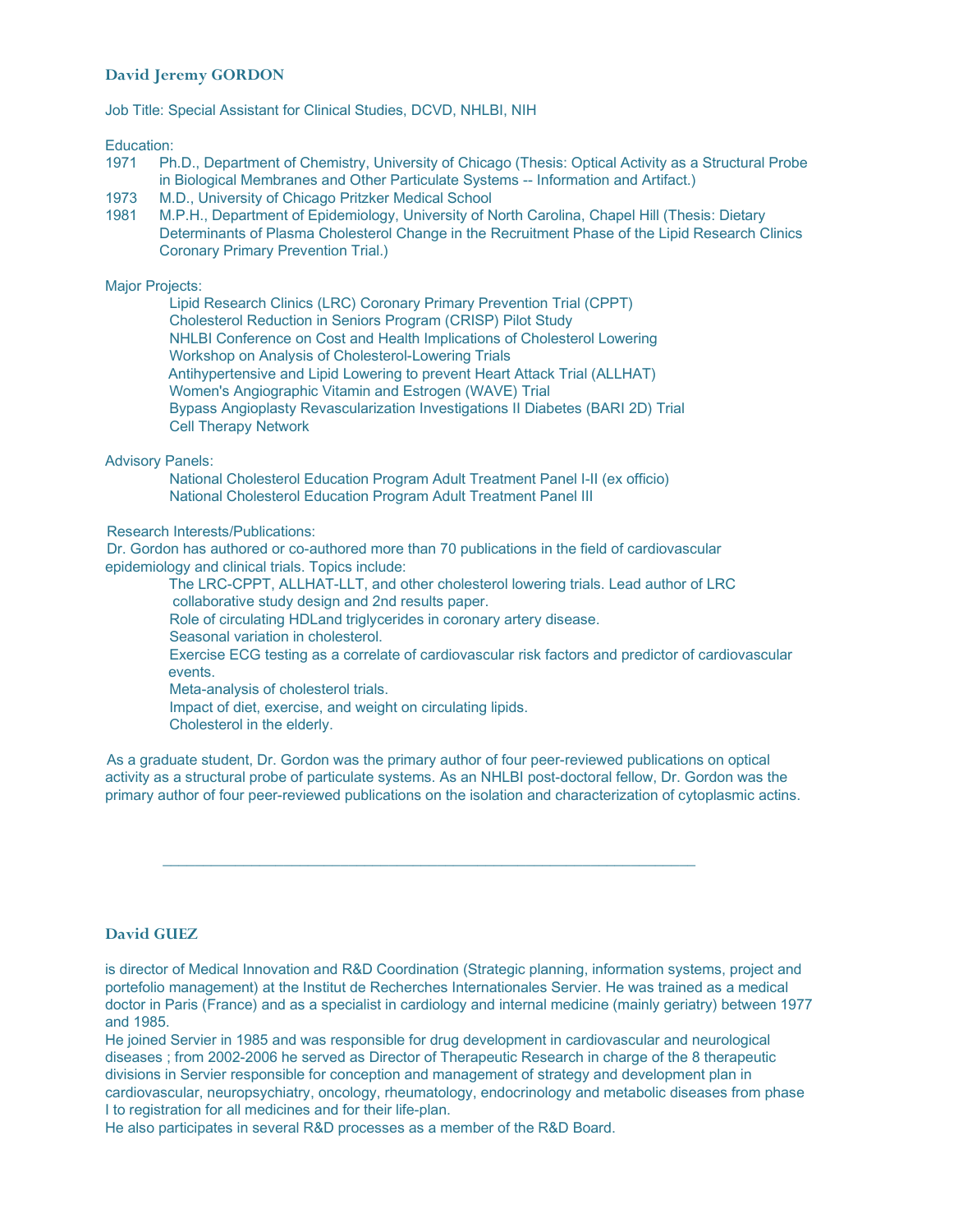# **James HUNG**

Dr. H.M. James Hung is presently Director of Division of Biometrics I, Office of Biostatistics, Office of Translational Sciences, Center for Drug Evaluation and Research, US FDA. The division provides services for Division of Cardiovascular and Renal Products, Division of Neurology Products and Division of Psychiatry Products. He has been working for FDAfor more than 18 years. During his tenure with FDA, he reviewed many large mortality/morbidity clinical trials in cardiovascular and renal disease areas. He published articles in Biometrics, Statistics in Medicine, Controlled Clinical Trials, Biometrical Journal, Journal of Biopharmaceutical Statistics, etc. His research covers many areas of clinical biostatistics, such as factorial design clinical trials, utility of p-value distribution, adaptive design/analysis in clinical trials, and noninferiority trials.

# **Etienne HUVELLE**

PHYSICIAN (MD) - ELECTRICALENGINEER SPECIALIZED IN ELECTRONICS AND PHYSICS (MSEE)

\_\_\_\_\_\_\_\_\_\_\_\_\_\_\_\_\_\_\_\_\_\_\_\_\_\_\_\_\_\_\_\_\_\_\_\_\_\_\_\_\_\_\_\_\_\_\_\_\_\_\_\_\_\_\_\_\_\_\_\_\_\_\_\_\_\_

#### **EDUCATION**

- SECONDARYEDUCATION : HUMANITES LATIN-SCIENCES
- obtained the grade of High Distinction and the Government special prize (18 june 1979)
- Awarded diploma of MEDICALDOCTOR, 19 July 1986, with High Distinction (University of Liège, Belgium)
- Awarded MASTER IN SCIENCE OF ELECTRICALENGINEERING (specialized in Electronics and Physics with the Theme Medical Engineering - Signal Processing), 3 July 1992, with Highest Distinction (University of Liège)

Thesis realized in the department of Prof. F.X. LITT(Applied Mathematics Department) : image reconstruction from convolution-backprojection and from linograms : comparison of the two algorithms (public presentation in June 1992).

# ACTIVITIES AND FUNCTIONS

- August 1992 August 2006: Sr Clinical Research Engineer for the International Research and Clinical Department of Guidant Europe and Sulzer Intermedics Europe
- Currently Research Physician at CIC INSERM-CHU, Nancy, France

#### PATENTS - PUBLICATIONS

- Patents: US Patent # 7,041,061: Kramer A, Huvelle E.
	- Method and Apparatus for Quantification of Cardiac Wall Motion Asynchrony. May 9, 2006. -US Patent # 6,522,914: Huvelle E, Cuesta P.
	- Method and Apparatuses for Monitoring Hemodynamic Activities Using an Intracardiac Impedance-Derived Parameter. Feb 18, 2003.

#### Manuscripts:

Zannad F, Huvelle E, Dickstein K, van Veldhuisen DJ, Stellbrink C, Køber L, Cazeau S, Ritter P, Maggioni AP, Ferrari R, Lechat P; Left bundle branch block as a risk factor for progression to heart failure. Accepted in Eur J Heart Fail (2006)

Auricchio A, Stellbrink C, Butter C, Sack S, Vogt J, Misier AR, Bocker D, Block M, Kirkels JH, Kramer A, Huvelle E; Pacing Therapies in Congestive Heart Failure II Study Group; Guidant Heart Failure Research Group. Clinical efficacy of cardiac resynchronization therapy using left ventricular pacing in heart failure patients stratified by severity of ventricular conduction delay. J Am Coll Cardiol. 2003; 42 (12): 2109-16.

Fenelon G, Stambler BS, Huvelle E, Brugada P, Stevenson WG; European VENTAK MINI Investigator Group. Left ventricular dysfunction is associated with prolonged average ventricular fibrillation cycle length in patients with implantable cardioverter defibrillators. J Interv Card Electrophysiol. 2002; 7 (3): 249-54.

Breithardt OA, Stellbrink C, Kramer AP, Sinha AM, Franke A, Salo R, Schiffgens B, Huvelle E, Auricchio A; PATH-CHF Study Group. Pacing Therapies for Congestive Heart Failure. Echocardiographic quantification of left ventricular asynchrony predicts an acute hemodynamic benefit of cardiac resynchronization therapy. J Am Coll Cardiol. 2002; 40 (3): 536-45.

Butter C, Auricchio A, Stellbrink C, Fleck E, Ding J, Yu Y, Huvelle E, Spinelli J; Pacing Therapy for Chronic Heart Failure II Study Group. Effect of resynchronization therapy stimulation site on the systolic function of heart failure patients. Circulation. 2001; 104 (25): 3026-9.

Butter C, Auricchio A, Stellbrink C, Schlegl M, Fleck E, Horsch W, Huvelle E, Ding J, Kramer A. Should stimulation site be tailored in the individual heart failure patient? Am J Cardiol. 2000; 86 (9 Suppl 1): K144-K151.

Breithardt OA, Stellbrink C, Franke A, Auricchio A, Huvelle E, Sack S, Bakker P, Hanrath P. Echocardiographic evidence of hemodynamic and clinical improvement in patients paced for heart failure. Am J Cardiol. 2000; 86 (9 Suppl 1): K133-K137.

Fenelon G, Huvelle E, Brugada P. Initial clinical experience with a new small sized third-generation implantable cardioverter defibrillator: results of a multicenter study. PACE 1997; 20 (12 Pt I): 2967-2974.

Klein H, Huvelle E, Nisam S. Initial clinical experience with a new down-sized implantable cardioverter defibrillator. Am J Cardiol 1996; 78 (Suppl 5A): 9-14.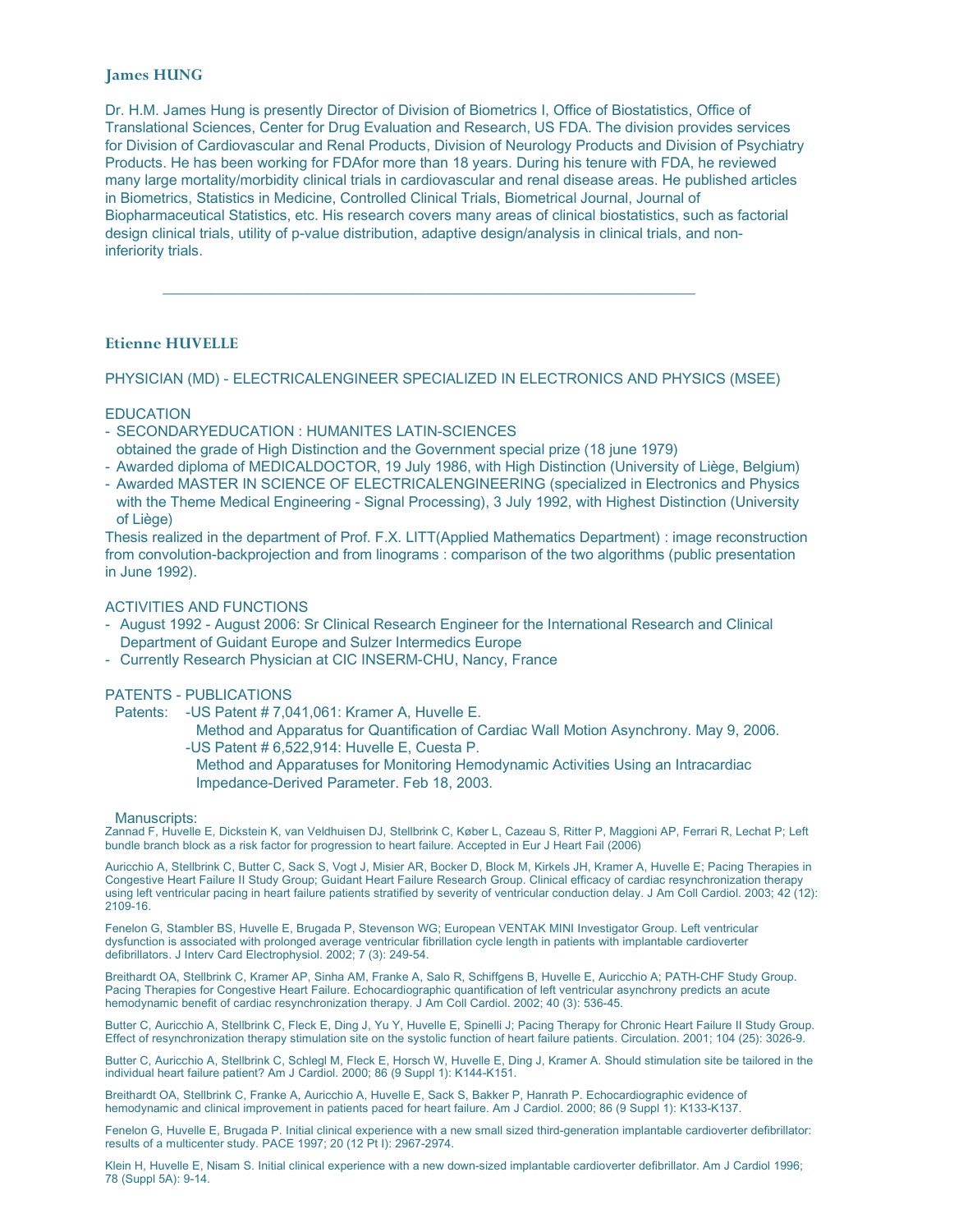# **Desmond JULIAN**

Professor Desmond Julian undertook his undergraduate medical education in Cambridge and London, and trained in cardiology at the National Heart Hospital, London, Harvard Medical School, and Edinburgh. In 1961 he was the first to put forward the concept of the coronary care unit in an article in the Lancet. In 1962, he went to Sydney, Australia to set up one of the first coronary units. He was Cardiologist in the Royal Infirmary Edinburgh from 1964 to 1975 and Professor of Cardiology in the University of Newcastle-upon-Tyne from 1975 to 1986, and subsequently Medical Director of the British Heart Foundation. He was Editor of the European Heart Journal from its inception in 1979 to 1988. He is the author or editor of some 20 books on cardiological topics. He has been involved in the design, monitoring and analysis of many of the major clinical trials in cardiology, including CONSENSUS, ISIS-2 and 4S. He was awarded the Gold Medal of the European Society of Cardiology in 1998 and the International Service Award of the American College of Cardiology in 2005.

\_\_\_\_\_\_\_\_\_\_\_\_\_\_\_\_\_\_\_\_\_\_\_\_\_\_\_\_\_\_\_\_\_\_\_\_\_\_\_\_\_\_\_\_\_\_\_\_\_\_\_\_\_\_\_\_\_\_\_\_\_\_\_\_\_\_

#### **François LEMAIRE** MD

François Lemaire, born in 1941, is Professor of medical intensive care at Paris XII University, school of medicine of Créteil. He is a member of the medical staff of the medical ICU of Henri Mondor Hosp (Assistance Publique-Hôpitaux de Paris), of which he was chief from 1986 to 2001. His field of expertise has long been the ARDS and optimization of mechanical ventilation. Dr Lemaire is currently the secretary of he "Coordination des promoteurs institutionnels français" (Coalition of French Academic Sponsors") and the Président of the "Délégation à la recherche clinique en Isle de France".

His main interest is currently the regulation of clinical research, after the implementation of the European Union Directive 2001/20/CE. Dr Lemaire was a founding member of the European Society of Intensive care Medicine, a former editor of its journal, Intensive Care Medicine (1989-1995), is presently an associate editor to the American Journal of Respiratory and Critical Care Medicine. He leads currently a ESICM (European Society of Intensive Care Medicine) Task Force on the regulation of clinical research at the European level.

\_\_\_\_\_\_\_\_\_\_\_\_\_\_\_\_\_\_\_\_\_\_\_\_\_\_\_\_\_\_\_\_\_\_\_\_\_\_\_\_\_\_\_\_\_\_\_\_\_\_\_\_\_\_\_\_\_\_\_\_\_\_\_\_\_\_

# **Raymond John LIPICKY**

MD is the Director of LIPICKY, LLC (a consulting company) having retired (March 2002) after 21 years of service) from the U.S Food and Drug Administration (FDA) where he held the position of Director, Division of Cardio-Renal Drug Products, Office of Drug Evaluation I, Center for Drug Evaluation and Research. Previously, he was on the faculty of University of Cincinnati, College of Medicine (for 14 years) where he held the positions of Professor of Pharmacology and Professor of Medicine and Director, Division of Clinical Pharmacology at the time he joined FDA. He is a graduate of the University of Cincinnati College of Medicine, trained in Internal Medicine and Cardiology. He also has an had an appointment as Visiting Scientist at the Marine Biological Laboratory (Woods Hole, MA) where, for about 30 years, he had a summer laboratory pursuing an interest in drug effects on electrically-excitable membranes.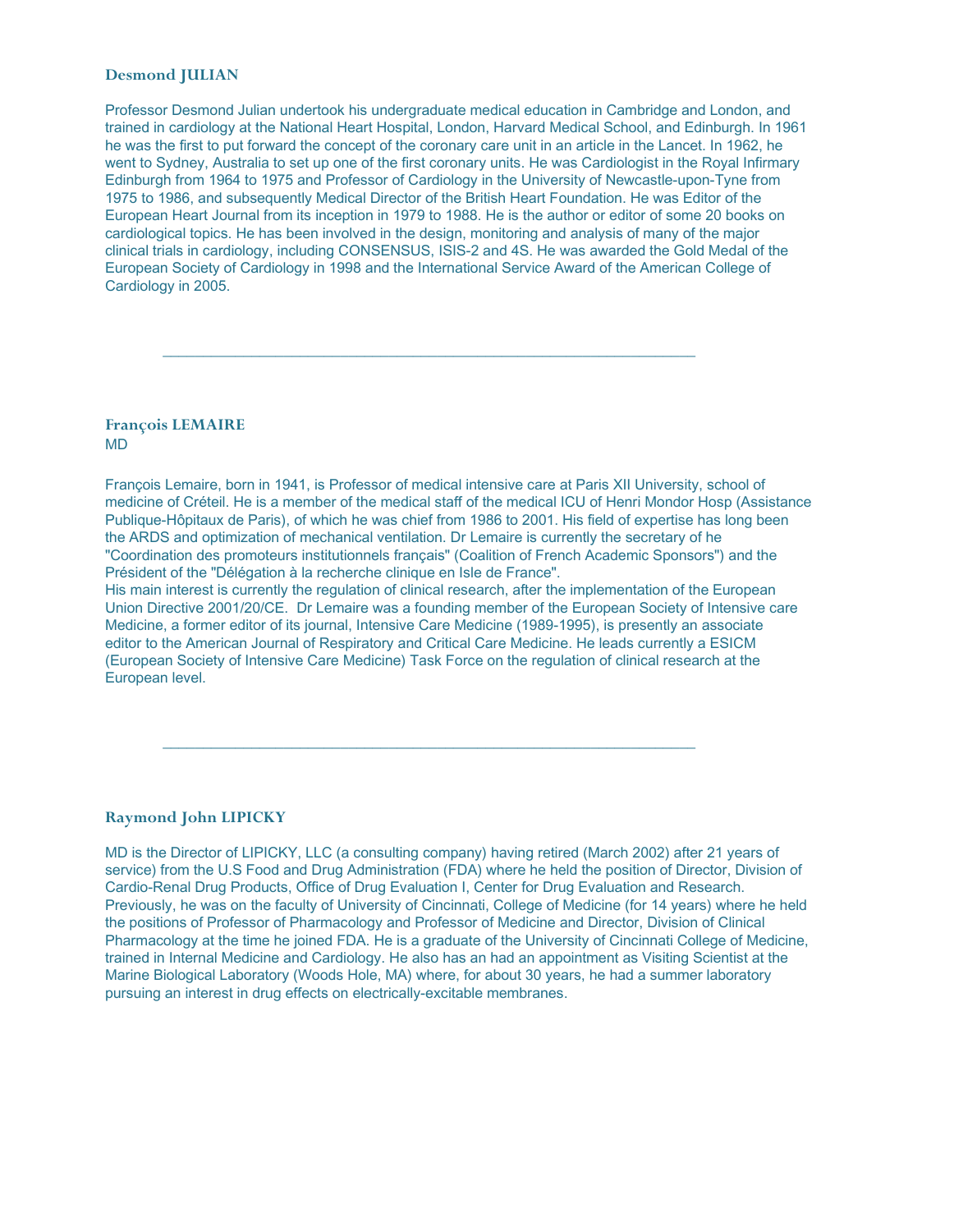**Dan LONGROIS** MD, PhD

Dan Longrois is born in 1959 in Romania and is a French citizen. He obtained his Medical Doctor degree in 1987 from the Faculté de Médecine Paris VI, University Pierre et Marie Curie, in Paris. He obtained the French Board of Anesthesia and Intensive Care in 1991 in Paris. From 1991 to 1993, he served as a Research Fellow in the Cardiovascular Division at the Brigham and Women's Hospital, Harvard Medical School in Boston, MA, USA. In 1996, he obtained his Ph.D. in cardiovascular pharmacology at the University Pierre and Marie Curie, in Paris.

He is now Professor of Anesthesia and Intensive Care at the Medical Faculty of the Henri Poincaré University of Nancy, France. He is Head of the two Anesthesia and Intensive Care Departments of the academic hospital of Nancy, and a member of a research group "Unité INSERM U 684" at the Medical Faculty of Nancy. He conducts his research, in the area of the regulation of the inflammatory response in cardiovascular diseases.

Pr Longrois is a member of the Scientific Committee of the French Society of Anesthesia and Intensive Care, a member of the Medical and Scientific Committee of the French "Agence de la Biomédecine. He currently presides the French College of Perfusion. He had served as a member on the Editorial board of the French Journal of Anesthesia and Intensive Care "Annales Françaises d'Anesthésie-Réanimation". He has contributed more than 100 scientific publications and authored several book chapters on cardiovascular pharmacology and physiopathology related to anesthesia and intensive care.

Pr Longrois has contributed to the design, conduct and steering of several clinical trials in anesthesia, intensive care and cardiology. He has served as member of Endpoint Committees and Data and Safety Monitoring Boards for several trials in the fields of anesthesia, intensive care and cardiology.

\_\_\_\_\_\_\_\_\_\_\_\_\_\_\_\_\_\_\_\_\_\_\_\_\_\_\_\_\_\_\_\_\_\_\_\_\_\_\_\_\_\_\_\_\_\_\_\_\_\_\_\_\_\_\_\_\_\_\_\_\_\_\_\_\_\_

**Jacobus LUBSEN**

Jacobus Lubsen's (1942) main interests are the translation of clinical problems into appropriate clinical trial design and/or their decision analytic modelling. He studied engineering in Delft, medicine in Rotterdam and epidemiology at the Harvard School of Public Health in Boston. After completing a cum laude thesis on acute chest pain syndromes in general practice, he started in 1978 the Clinical Epidemiology group at the Department of Cardiology (Thoraxcentre) of the Erasmus University Rotterdam. In 1985 he was appointed professor of medicine at Erasmus and in 1987 Chairman of the Centre for Clinical Decision Analysis. From 1990 - 2006 he was scientific director of SOCAR Research SA, a Swiss-based cardiovascular clinical research organisation. At SOCAR, he was 'responsible biostatistician' of the ACTION study, the first-ever clinical outcome trial in patients with stable symptomatic coronary disease. As a part-time faculty member at the Erasmus University, he contributes regularly to teaching in clinical trials and decision analysis, and lectures frequently at international meetings. He is a past member of the Dutch Health Council.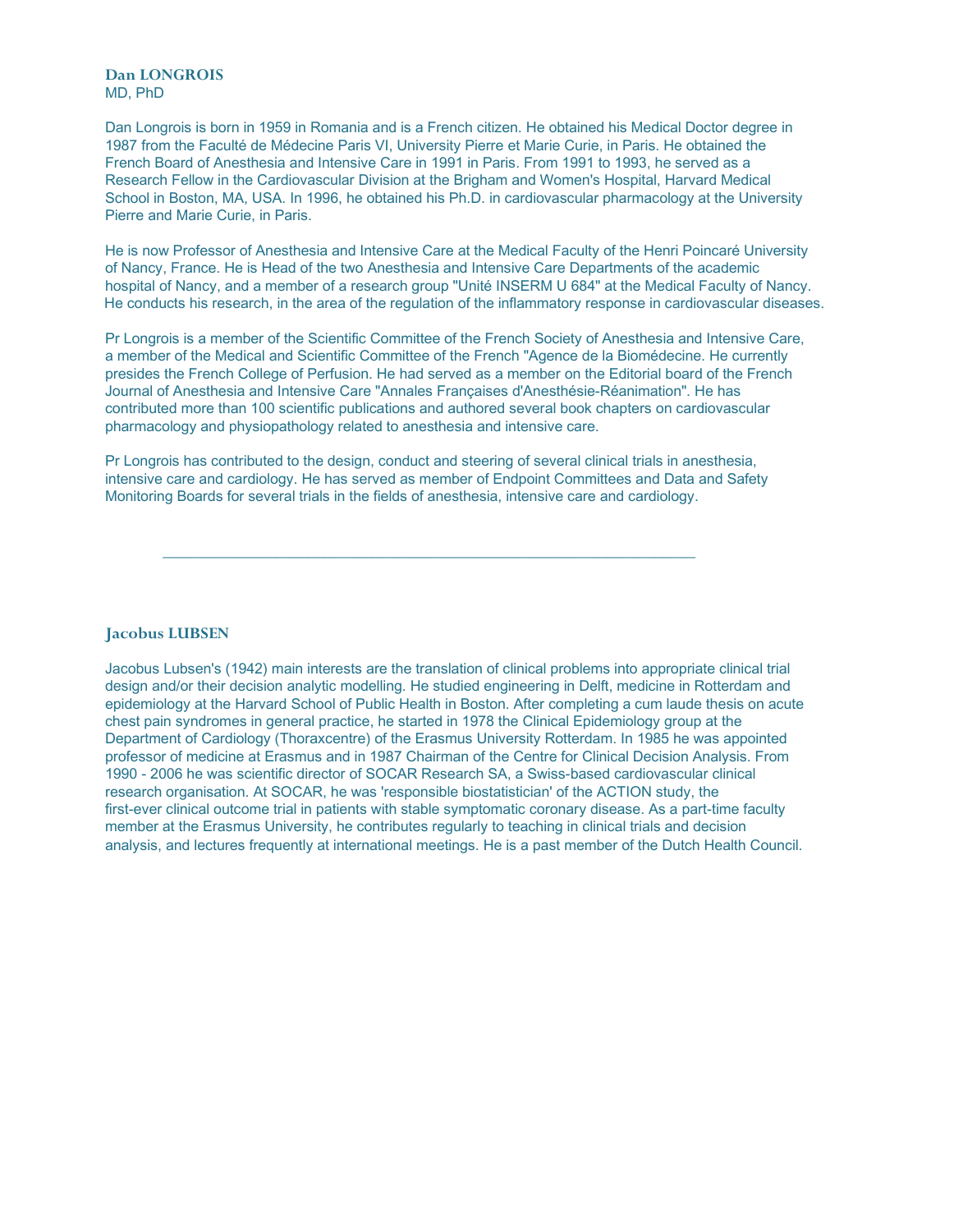# **Steinar MADSEN**

Steinar Madsen, MD, FACP(Hon) (b. 1956 in Oslo, Norway) is medical director, Department of Pharmacotherapy at the Norwegian Medicines Agency (NoMA) in Oslo, Norway. Dr. Madsen graduated from the University of Oslo in 1981. After internship and military service, he was research fellow in neuroanatomy and neurochemistry at the University of Oslo 1984-88. From 1988 to 1995 he trained in internal medicine and cardiology at Baerum Hospital and the National Hospital in Oslo. From 1995 to 2000 he was lecturer and consultant at the National Hospital and Baerum Hospital. In 2000 he moved to the NoMA. Dr. Madsen's primary responsibilities are pharmacotherapy, adverse events and safe use of medicines. He is a member of the Herbal Medicines Products Committee under the European Medicines Agency. Dr. Madsen has been president of the Norwegian Society of Internal Medicine and is Honorary Fellow of the American College of Physicians. Dr. Madsen is working part time as cardiologist in specialist practice. He has published about 100 papers, mainly in the fields of neurochemistry, clinical cardiology, pharmacology, adverse drug reactions and the history of medicine.

# **Patricia MAILLERE**

Pharm. D.

Current Position : Director Worldwide Regulatory Affairs - I.R.I.S-Les Laboratoires Servier

\_\_\_\_\_\_\_\_\_\_\_\_\_\_\_\_\_\_\_\_\_\_\_\_\_\_\_\_\_\_\_\_\_\_\_\_\_\_\_\_\_\_\_\_\_\_\_\_\_\_\_\_\_\_\_\_\_\_\_\_\_\_\_\_\_\_

Responsibilities :

Worldwide development support (regulatory strategy, authorisations for clinical studies, scientific advices ..) Worldwide registration procedures and product maintenance Pharmaceutical Affairs in France (including Transparence activities and promotion control) Scientific Information Management Clinical Quality Assurance

Past positions :

1984-1994 Regulatory Affairs Department - Head USA/Canada / Japan - 2 NEC approved 1995-2000 RandD Coordination Director

2000-now Worlwide Regulatory Affairs Director : 4 MRP, 2 centralised procedures, 2 arbitrations

#### Societies :

AFAR founding member International Pharmaceutical Excipient Council (IPEC) : ex-board member and group leader DIAspeaker or session chair in various occasions EFPIA: member of the Scientific, Technical and Regulatory Policy Committee (STR PC) group

\_\_\_\_\_\_\_\_\_\_\_\_\_\_\_\_\_\_\_\_\_\_\_\_\_\_\_\_\_\_\_\_\_\_\_\_\_\_\_\_\_\_\_\_\_\_\_\_\_\_\_\_\_\_\_\_\_\_\_\_\_\_\_\_\_\_

#### **Lamia MOUNEDJI-BOUDIAF** MD Medical Director, PDLBioPharma France

Specialist in Medical Oncology (Paris 1995) Postgraduate diploma in Basic Sciences (Paris 1996)

10 years experience in the Pharmaceutical industry (1996 -2006):

- Clinical research (Phase I, II and III international trials, FDAand EMEAfilings) and post marketing experience in oncology (Shering Plough and Sanofi-Aventis).

- Current area of interest at PDLBioPharma: Clinical trials in:

Cardiovascular Diseases with a focus on Acute Decompensated Heart Failure **Oncology** Inflammatory Bowel Diseases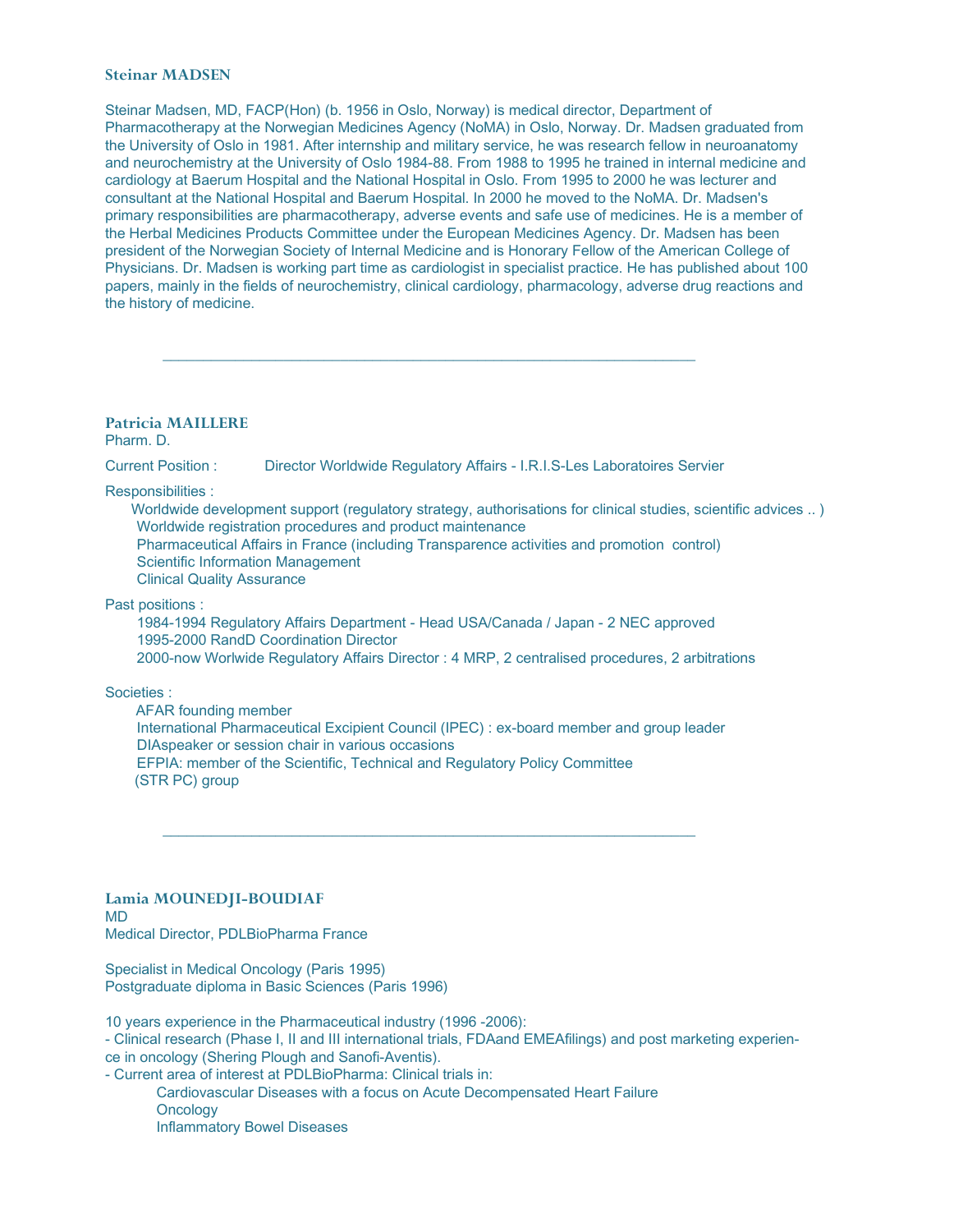VP, Global Project Management - Senior Project Team Leader, Schering Plough Research institute

I trained in medicine in the UK and worked as a Cardiology specialist for 10 years before joining the pharmaceutical industry in 1985. My technical area of expertise was cardiac electrophysiology with an emphasis on arrhythmia management.

\_\_\_\_\_\_\_\_\_\_\_\_\_\_\_\_\_\_\_\_\_\_\_\_\_\_\_\_\_\_\_\_\_\_\_\_\_\_\_\_\_\_\_\_\_\_\_\_\_\_\_\_\_\_\_\_\_\_\_\_\_\_\_\_\_\_

Within the pharmaceutical industry I have been involved in a wide range of activities focussed on strategic development of novel products for a range of therapeutic areas. This has involved the direct management of clinical research as well as direct management of the regulatory process, both on a global basis. Most recently, my role has expanded into a matrix management role for some of the highest priority programs within Schering-Plough as well as having a portfolio responsibility for products within the cardiovascular and metabolic areas. My key focus is the development of a novel anti-platelet agent that utilizes an alternate pathway to that affected by available therapies.

# **Stuart John POCOCK**

**Degrees** 

BA(Upper, 2nd Honours, Mathematics) 1967 - Cambridge University MSc with Distinction (Statistics) 1968 - Imperial College, London University PhD (Medical Statistics) 1972 - London School of Hygiene & Tropical Medicine

#### Posts held

1989 - Professor of Medical Statistics, London School of Hygiene & Tropical Medicine. 1987-89 Professor of Medical Statistics, Royal Free Hospital School of Medicine 1984-87 Reader in Medical Statistics, Royal Free Hospital School of Medicine 1978-84 Senior Lecturer in Medical Statistics, Royal Free Hospital School of Medicine 1974-78 Statistician (lecturer scale) University of Edinburgh Medical School 1972-74 Visiting Assistant Professor, State University of New York at Buffalo 1969-72 Statistician (lecturer scale), London School of Hygiene & Tropical Medicine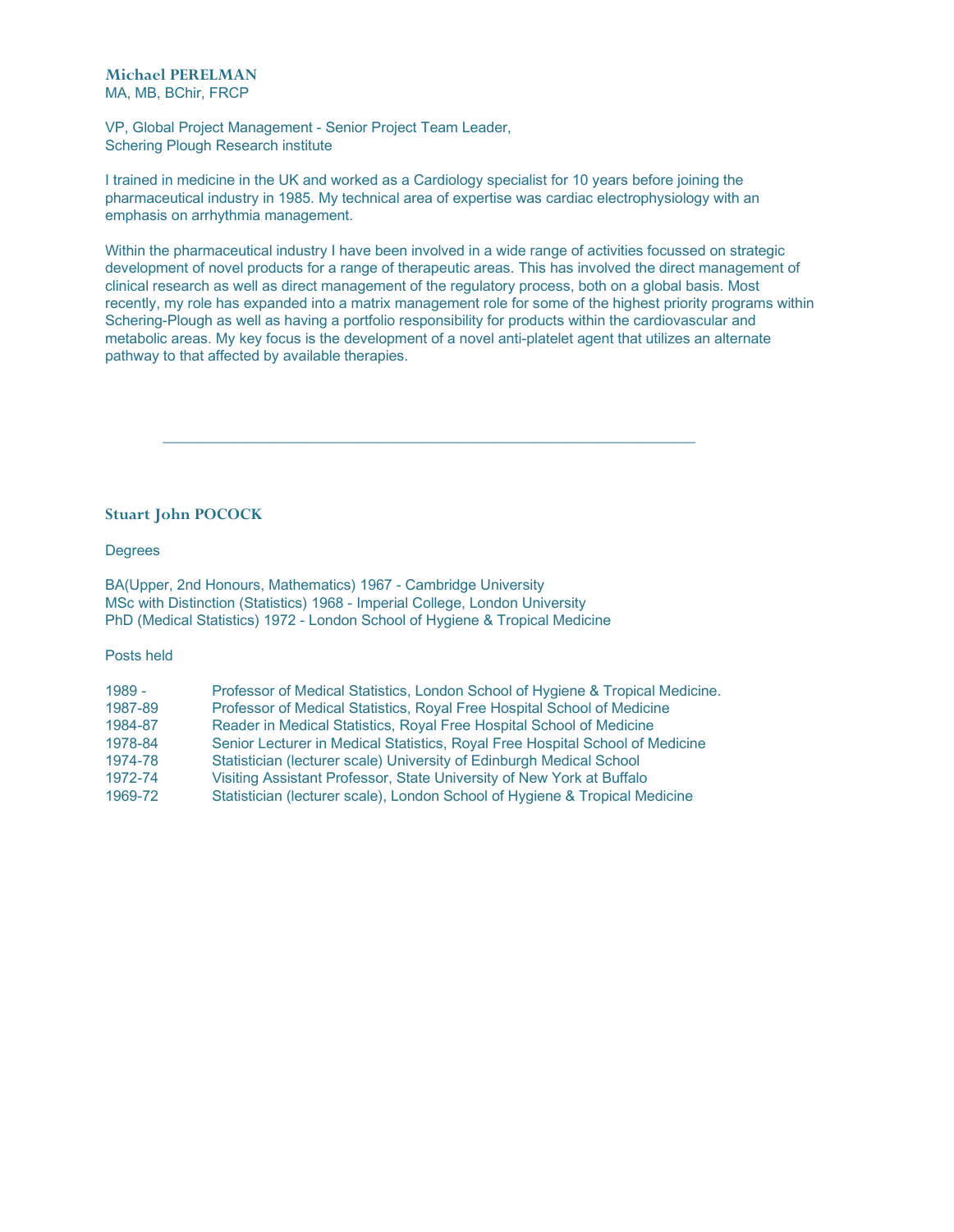# **Bertram PITT**

M.D.

# **EDUCATION**

- 1945-49 Forrest Hills High School, Forest Hills, NY
- 1949-53 Cornell University, New York, New York, B.A
- 1953-59 University of Basel, Switzerland, M.D.

# POSTDOCTORALTRAINING

- 1959-60 Intern, Beth Israel Hospital, New York, NY
- 1960-62 Assistant Resident, Beth Israel Hospital, Boston, MA
- 1961-62 Teaching Fellow in Medicine, Harvard University, Boston, MA
- 1962-63 Chief Resident, Medicine, Beth Israel Hospital, Boston, MA
- 1962-63 Assistant in Medicine, Harvard University Teaching Fellow in Medicine, Tufts University, Boston, MA
- 1966-67 National Heart Institute Special Fellow, Department of Medicine, Division of Cardiology, Johns Hopkins University, Baltimore, MD

# ACADEMIC APPOINTMENTS

- 1967-68 Instructor in Medicine, Johns Hopkins University
- 1968-72 Assistant Professor Medicine, Johns Hopkins University
- 1972-77 Associate Professor of Medicine, Johns Hopkins University
- 1977-91Professor of Internal Medicine, Director, Division of Cardiology, University of Michigan School of Medicine 1991-99 Professor of Internal Medicine, Associate Chairman for Academic and Industrial
- Programs, Department of Internal Medicine, University of Michigan School of Medicine
- 1999- Professor if Internal Medicine, University of Michigan School of Medicine

# CERTIFICATION AND LICENSURE

| <b>Medical Licensure</b> | <b>1960 Connecticut</b> |
|--------------------------|-------------------------|
|                          | 1960 New York           |
|                          | 1963 Massachusetts      |
|                          | 1967 Maryland           |
|                          | 1978 Michigan           |

| Board Certification | 1973 American Board of Internal Medicine |
|---------------------|------------------------------------------|
|                     | 1973 American Board of Cardiology        |

#### HONORS AND AWARDS

1976-66Bronze Award, American Heart Association - Maryland Affiliate

- 1977 Haille Selassie Lecturer, British Heart Foundation
- 1978 Outstanding Cardiology Staff University of Michigan
- 2000 Johns Hopkins University Society of Scholars
- 2001 Forest Dewey Dodrill Award for Excellence-American Heart Association
- 2002 Paul Dekruif Lifetime Achievement Award University of Michigan

# MEMBERSHIPAND OFFICES IN PROFESSIONALSOCIETIES

American Physiological Society - Circulation Group ; American Federation for Clinical Research ; American Heart Association

Council on Circulation: 1982-83 Chairman

Council on Radiology:

1987 Fellow, Council on Clinical Cardiology, American Society for Clinical Investigation - Emeritus

2003 Membership, International Society for Heart Research

1994 Fellow, American College of Cardiology, Trustee

1993 American Society of Nuclear Cardiology, Founding Member

1990-93 President, Michigan Chapter of American College of Cardiology

1988-92 Cardiovascular Norms Committee, Member, American College of Cardiology Michigan Heart

Association of University Cardiologists American College of Physicians

1988-91Cardiovascular Norms Committee, American College of Cardiology

1985-90 American Journal of Noninvasive Cardiology Consultant, Society for Cardiac Angiography

1985-87 Chairman, Young Investigator's Award Committee, American College of Cardiology

1985 Vice Chairman of the Cardiovascular Council, Central Society for Clinical Research

1982 Association of American Physicians ; Society of Nuclear Medicine ; Fellow, American College of Chest **Physicians**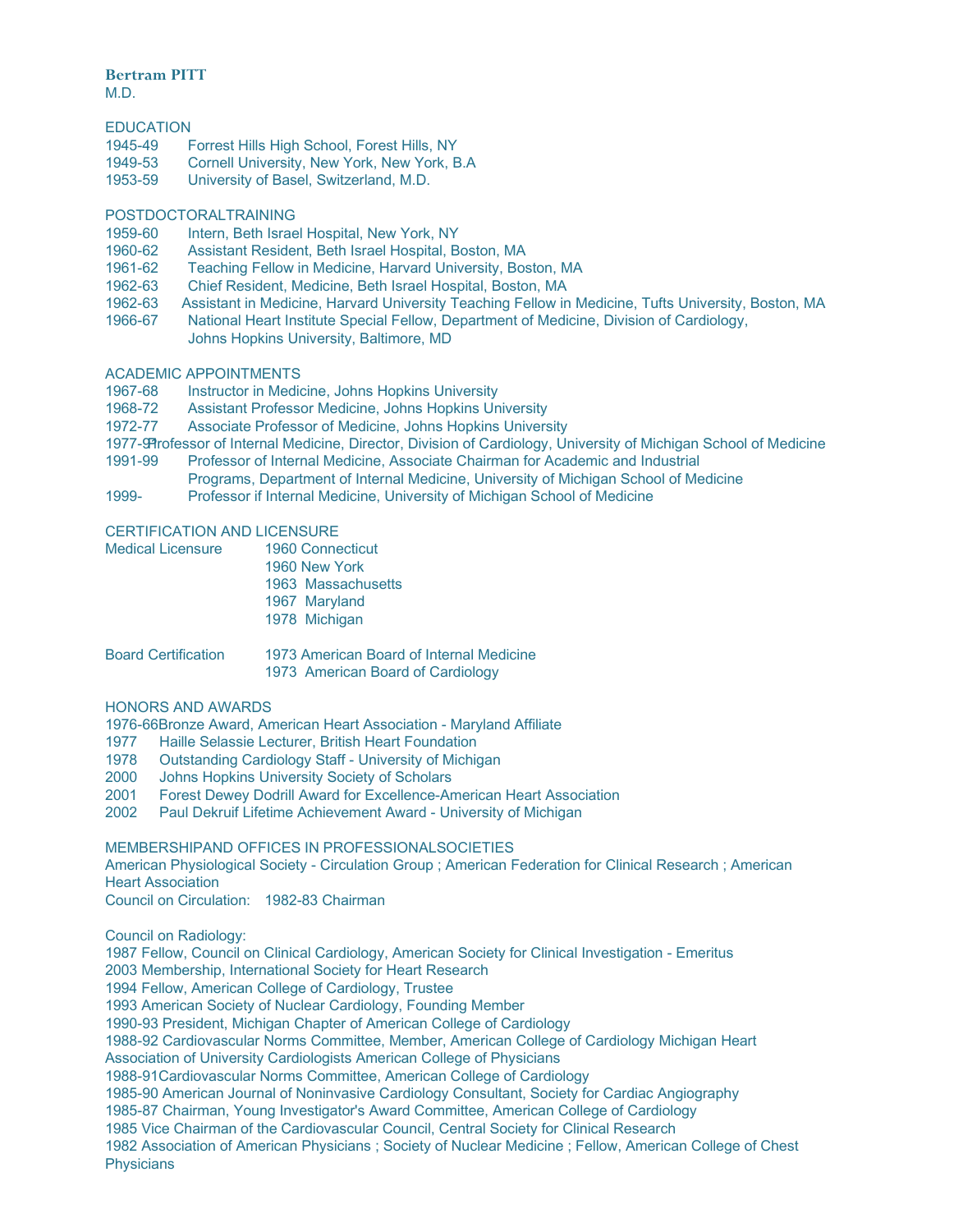# **Hubert POULEUR**

M.D., Ph.D., is Executive Director in Pfizer Global Research and Development .

Dr. Pouleur received his M.D. degree from the University of Louvain, Belgium, in 1973 and joined a Fellowship Program in Internal Medicine and Cardiology. From 1977 to 1978, he was a NIH Fogarty International Fellow at the University of California at San Diego. He became specialist in Internal Medicine and in Cardiology in 1978 and obtained a PhD in Cardiovascular Physiology from the University of Louvain in 1980. From 1979 to 1993, Dr. Pouleur was a faculty member of the University of Louvain Medical School, becoming Associate Professor in 1983 and Professor in 1991. In addition to his teaching activities, he was involved in basic pharmacologic research and in clinical research, and was a recipient of multiple grants including a grant from the National Heart, Lung and Blood Institute from 1986 to 1992, as one of the P.I.'s of the SOLVD project. In 1993, Dr. Pouleur joined Pfizer Central Research in Groton and moved to the NYHeadquarters in 2001. From 1993 to 2000, his drug development experience encompassed more than a dozen of new clinical entities, leading to the approval of 6 new drugs.

Dr. Pouleur is a past member of the Council of the European Society for Clinical Investigation, a Fellow of the American College of Cardiology, a Fellow of the American Heart Association, a Fellow of the Council of Circulation of the AHAand a Fellow of the European Society of Cardiology. He is author or co-author of more than 180 articles published in peer reviewed journals .

\_\_\_\_\_\_\_\_\_\_\_\_\_\_\_\_\_\_\_\_\_\_\_\_\_\_\_\_\_\_\_\_\_\_\_\_\_\_\_\_\_\_\_\_\_\_\_\_\_\_\_\_\_\_\_\_\_\_\_\_\_\_\_\_\_\_

**Edmond ROLAND** MD, FAHA

Dr Roland is graduated from the University of Paris, France and board certified in cardiology. After several years of clinical appointment academic institutions, he joined the pharmaceutical industry and spent several years in the US. As Head of worldwide cardiovascular clinical research, he gained extensive experience in global drug development and international regulatory processes. Since 2001, he has resumed clinical activities. Currently, Dr Roland is an attending cardiologist at the teaching hospital "Hopital Européen Georges Pompidou" in Paris. He is also a Clinical Expert for the French Agency for Safety of Health Products (AFSSAPS). In addition, he is a member of the EMEAEfficacy Working Party sub-group on cardiovascular issues. The mission of this subgroup is to develop EMEAguidance documents for clinical trials on cardiovascular products.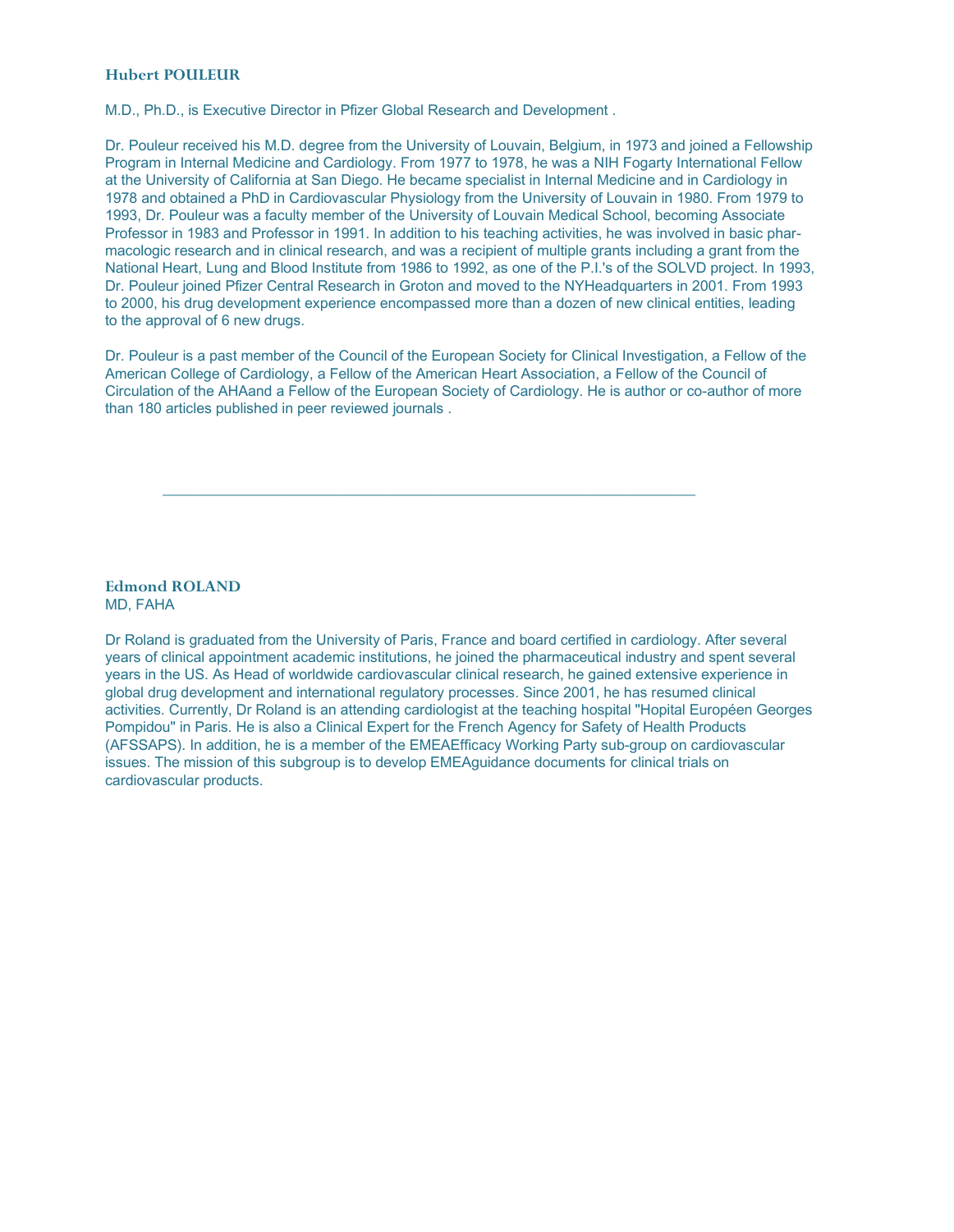# **Patrick ROSSIGNOL**

1. Education (degrees, dates, universities)

Master degree (DEA) in Biology and Pathology of the epithelia, 1998, University of Paris VI "Pierre et Marie Curie"

Medical Doctorate, specialty nephrology, 2000, University of Paris V "Necker-Enfants Malades" Complementary fellowship in Vascular medicine : 2004, University of Paris V "Necker-Enfants Malades"

Ph. D. "Biology and pharmacology of hemostasis" : 2005, University of Paris VII "Denis Diderot"

#### 2. Professional/research experience

professional medical experience

- \* Internship: 1994-1996 and 1998-2000, Paris Hospitals
- \* Medical Military Service : 1996-1997, Val de Grace Hospital, Paris

\* 11/2003-04/2006: Chief-Assistant, then Assistant Professor (05/2006- ): Vascular Medicine and Hypertension department, Pr Fiessinger, Hôpital Européen Georges Pompidou (Assistance Publique - Hôpitaux de Paris), Paris, and Faculté de Médecine René Descartes-Paris V.

#### research carreer

\* Clinical research: 1999-2000, concerning renovascular hypertension; 2002- current: associate investigator of AMETHYST(Aneurysm, METalloproteinases, and HYpertension STudy), promoted by INSERM.

\*Basic research in cell biology:

- 1997-1998: INSERM Unit 356, Pr Paillard, Paris
- 11/2000-31/10/2002: INSERM Unit 460, Dr Michel, Paris
- 1/11/2002-31/10/2003: fellowship in vascular biology, Center for Molecular and Vascular Biology, Katholieke Universiteit Leuven (Belgium): Pr Lijnen, Pr Collen.
- 11/2003: associate researcher, INSERM 765 (formerly U 428), Pr Emmerich.

3. Recent publications

- 1. Rossignol P, Luttun A, Martin-Ventura JL, Lupu F, Carmeliet P, Collen D, Anglès-Cano E, Lijnen H-R. Plasminogen activation: a mediator of vascular smooth muscle cell apoptosis in atherosclerotic plaques. J. Thromb Haemost 2006, 4 : 664-670.
- 2. Rossignol P, Cambillau M, Mouradian D, Plouin PF, Chatellier G, Jacob MP. Variations with time of plasma concentrations of matrix metalloproteinases 2 and 9 and tissue inhibitors of matrix metalloproteinases 1 and 2. Thromb Res. 2006, March 10, Epub
- 3. Caligiuri G, Rossignol P, Julia P, Groyer E, Mouradian D, Urbain D, Misra N, Ollivier V, Sapoval M, Boutouyrie P, Kaveri S.V, Nicoletti A, Lafont A. Reduced immunoregulatory CD31+ Tcells in patients with atherosclerotic abdominal aortic aneurysm. Arterioscler Thromb Vasc Biol 2006, 26: 618-23.
- 4. Rossignol P, Bouton MC, Bryckaert M, Jacob M-P, Bezeaud A, Jandrot-Perrus M, Guillin MC, Michel JB, Meilhac O. Apar doxical pro-apoptotic effect of thrombin on vascular smooth muscle cells. Exp Cell Res. 2004 ;299:279-85.

5.Rossignol P, Ho-Tin-Noé B, Vranckx R, Bouton MC, Meilhac O, Lijnen H.R, Guillin MC, Michel JB, Anglès-Cano E. Protease nexin-1 inhibits plasminogen activation-induced apoptosis of adherent cells J. Biol Chem 2004;279:10346-56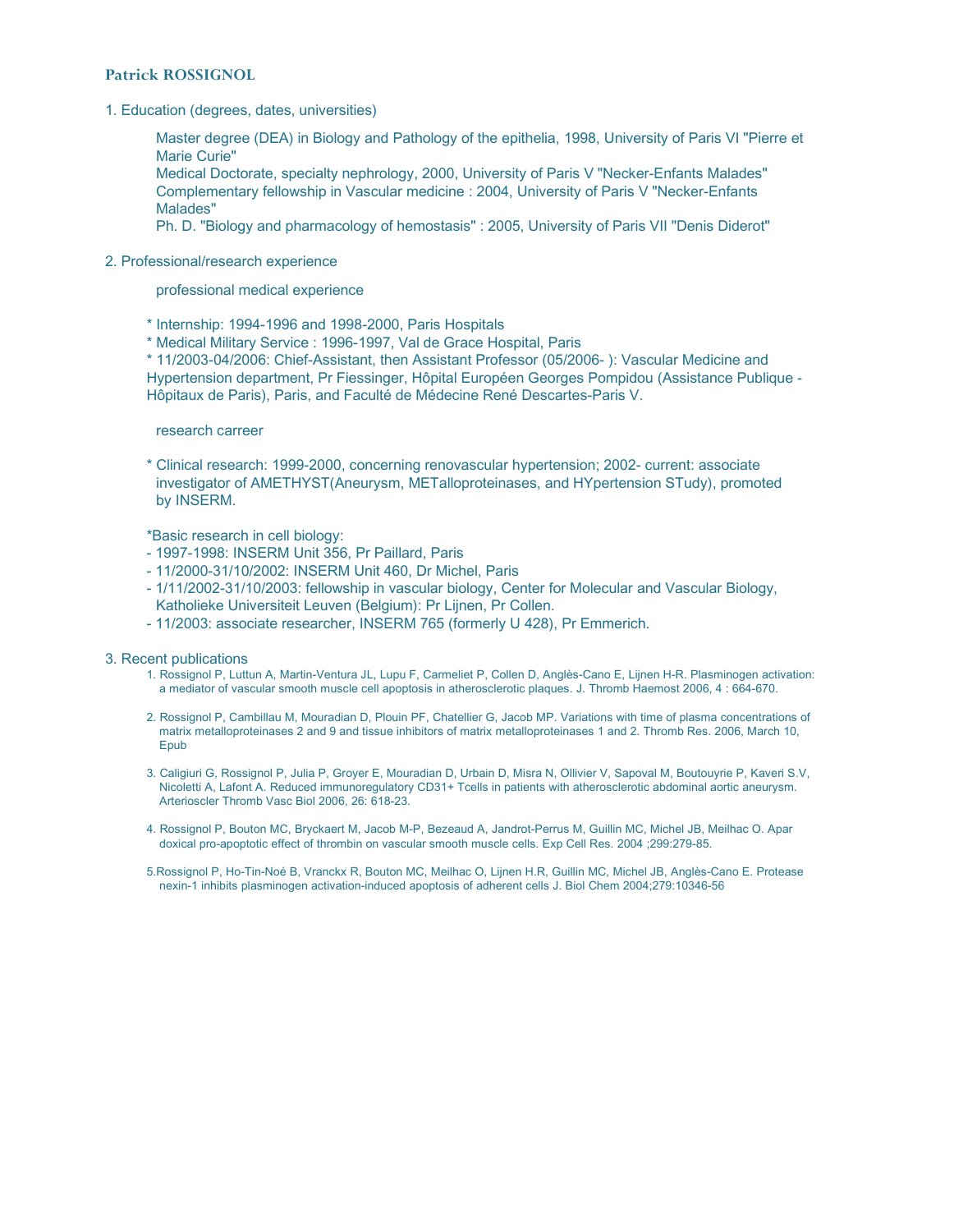# **David L. SACKETT**

OC, MD, FRSC, FRCP(Ottawa, London, Edinborough)

After training in internal medicine, nephrology and epidemiology Dave Sackett's first career (age 32) was as the founding Chair of Clinical Epidemiology & Biostatistics at McMaster. In his second career he began to design, execute, interpret, monitor, write and teach about randomized clinical trials, an activity that continues to the present, some 200 trials later. His third career was dedicated to developing and disseminating "critical appraisal" strategies for busy clinicians, and ended when he decided he was out of date clinically and returned (at age 49) to a two-year "retreading" residency in General Internal Medicine. His fourth career (and the only one he didn't enjoy) was as Physician-in-Chief at Chedoke-McMaster Hospitals. His fifth career was as Head of the Division of General Internal Medicine for Hamilton and Attending Physician at the Henderson General Hospital. When a chair was created for him at Oxford, he took up his sixth career as foundation Director of the NHS R&D Centre for Evidence-Based Medicine, Consultant on the Medical Service at the John Radcliffe Hospital, and Foundation Co-Editor of Evidence-Based Medicine. At present he is Director of the Trout Research & Education Centre at Irish Lake in Canada, where he reads, researches, writes and teaches about clinical-practice research.

#### **Susan B. SHURIN** MD

Susan B. Shurin, MD, assumed the position of Deputy Director, National Heart, Lung, and Blood Institute at the National Institutes of Health, in February, 2006. As part of the senior leadership team of the Institute, she works with NHLBI Director, Dr. Elizabeth Nabel, to establish and implement research policy in the areas of cardiovascular diseases, lung diseases, blood disorders, obesity, and sleep disorders.

\_\_\_\_\_\_\_\_\_\_\_\_\_\_\_\_\_\_\_\_\_\_\_\_\_\_\_\_\_\_\_\_\_\_\_\_\_\_\_\_\_\_\_\_\_\_\_\_\_\_\_\_\_\_\_\_\_\_\_\_\_\_\_\_\_\_

Dr. Shurin is a graduate of Harvard College and Johns Hopkins University School of Medicine. She trained in pediatrics at Johns Hopkins Hospital and Boston City Hospital, and in Pediatric Hematology-Oncology at Children's Hospital Medical Center in Boston.

Dr. Shurin was Chief of the division of pediatric hematology/oncology at Rainbow Babies and Children's Hospital in Cleveland, Ohio, serving as medical director of the inpatient and ambulatory pediatric units at University Hospitals of Cleveland. She directed the pediatric hematology/oncology training program, and clinical programs in sickle cell disease, hemophilia, oncology, and pediatric marrow transplant. As Professor of Pediatrics and Oncology at the Case School of Medicine, she was heavily involved in graduate and undergraduate medical education. She conducted laboratory research on neutrophil physiology, and clinical research in the areas of iron metabolism and chelation therapy, sickle cell disease, hemophilia and childhood cancer. She is a member of multiple professional organizations, including the American Society of Hematology/Oncology, American Society of Hematology, American Academy of Pediatrics, and the American Board of Pediatrics. Dr. Shurin completed a fellowship in the Executive Leadership in Academic Medicine program at Drexel University.

Dr. Shurin served as Vice President and Secretary of the Corporation of Case Western Reserve University, where she was a member of the President's cabinet, the primary liaison with the Board of Trustees. In that capacity, she implemented a board governance reform, participated in creating a campus master plan and strategic plan.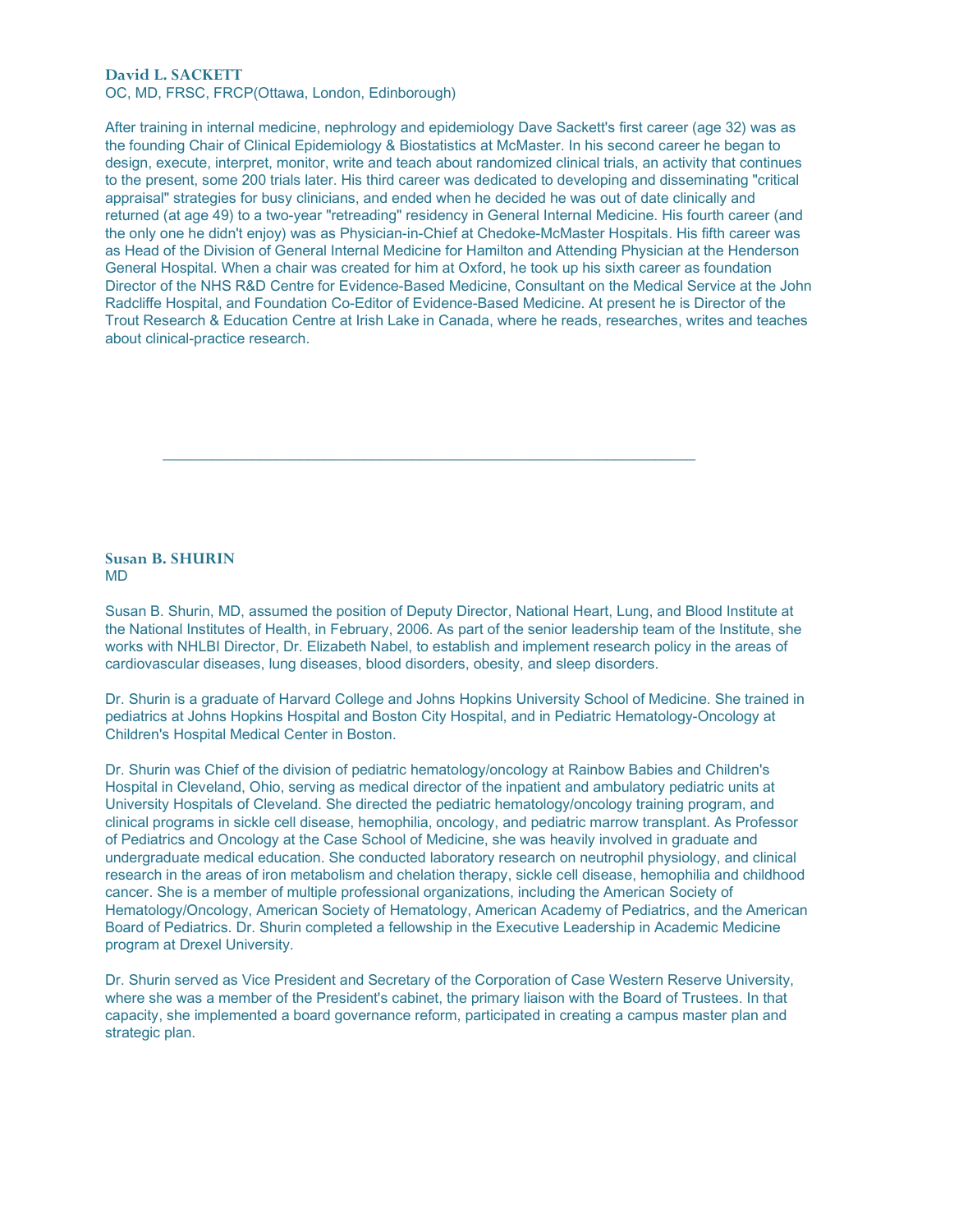# **Peter SLEIGHT**

| Education: | Gonville and Caius College, Cambridge, St. Bartholomew's Hospital Medical College, London |
|------------|-------------------------------------------------------------------------------------------|
| <b>Now</b> | Hon Consultant Physician Oxford Radcliffe NHS Trust                                       |
|            | Emeritus Prof. of Cardiovascular medicine Univ. of Oxford                                 |
|            | Emeritus Fellow Exeter Coll, Oxford                                                       |

Previously:

- 1961-1963 University of California, (Cardiovascular Research Inst.) (Dr. J.H. Comroe, Jr.) Bissinger Fellow. Wellcome Foundation Travel Fellowship
- 1964-1966 MRC Senior Clinical Research Officer, Hon. Consultant Depts. Physiology and the Regius Professor of Medicine -Cardiology (Sir George Pickering) Oxford
- 1966-1973 Consultant Physician, United Oxford Hospitals
- 1972-1973 Visiting Professor, Univ. Sydney, Warren McDonald Senior Fellow of the Australian Heart Foundation
- 1987 Visiting Professor, Flinders University, Adelaide, S.Australia
- 1992 Visiting Professor, University of Pavia, Italy
- 1972 1994 Field Marshal Alexander Professor of Cardiovascular Medicine,University of Oxford
- 1988 94 Civilian Consultant in Medicine to the Royal Air Force
- Honorary Membership of Other Societies:

Australia and New Zealand Cardiac Society, Polish Society of Hypertension; Polish Cardiac Society, European Society of Hypertension

- Degrees: 1950 BA, part II (Pathology) Class II (i) 1953 MB, BChir 1964 - MD, (Cantab) 1965 - DM (Oxon) - by incorporation
	- 1975 Hon. MD Federal Univ. Pernambuco, Recife, Brazil
		- 2000 MD (honoris causa). Medical University of Gdansk
- 
- Awards: 1963 Young Investigators Award, American College of Cardiology 1980 - Gold Medal BMAScientific Film Competition, for History of Hypertension
	- - 1988 Evian Award for Medicine and Science
		- 1990 Int. Soc. of Hypertension MSD Award for distinguished research
		- 2000 Galen Medal for Therapeutics 2000, Society of Apothecaries
		- 2000 Aspirin Foundation Senior Award (with C. Baigent, E. Collins & R. Peto)
		- 2002 Honorary Membership European Society Hypertension
	- 2003 Mackenzie Medal, British Cardiac Society
	- 2004 Louis Bishop Lecturer American College of Cardiology
	- 2005 Alberto Zanchetti Lifetime Achievement Award, European Society of Hypertension
	- 2005 Lifetime Research Award, Russian Federation of Cardiology
- Other Appointments:1983 91 Editor, Cardiovascular Research.

|             | 1993 - 2003 Editor J. Cardiovascular Risk.<br>Past Editorial Boards, Circulation, Hypertension. British Heart Journal, Clin &<br>Exper. Physiol & Pharmacol., J. Ambulatory Monitoring. 1980 - 2000, Consultant<br>Advisor, Civil Aviation Authority, Fellow of the American College of Cardiology<br>1989 - 94 Cardiovasc. Review Group, Dept. of Health<br>Member several Data Monitoring Boards for large clinical trials                                                                                                                                                                                                                                                                                                     |
|-------------|----------------------------------------------------------------------------------------------------------------------------------------------------------------------------------------------------------------------------------------------------------------------------------------------------------------------------------------------------------------------------------------------------------------------------------------------------------------------------------------------------------------------------------------------------------------------------------------------------------------------------------------------------------------------------------------------------------------------------------|
| Chair:      | Medical Staff Council, United Oxford Hospitals. 1968 - 1972<br>I.S.I.S. Trials Group 1980 - (4 very large randomised controlled trials of the treatment of heart<br>attack - in up to 60,000 patients and 1000 + hospitals in 31 countries, in the ISIS-4 trial)<br>BHF/MRC Heart Protection Study. SEARCH Trial. ONTARGET& TRANSCEND Trials<br>Action on Smoking and Health (ASH) 1982 - 1993<br>Chairman, Specialist Advisory Committee in Cardiology, JCHMT1987 - 1991<br>Education Committee, British Heart Foundation 1989 -94<br>Chairman, International Agency on Tobacco and Health 1991 - 1993, Vice-President 1993-<br>World Hypertension League, President 1995-2000, 1993-95 President, British Hypertension Society |
| Councillor: | Physiol. Soc. London. Europ. Soc. Cardiology., Int. Soc. Hyper., Assoc. Physicians of Great Britain and Ireland.<br>British Cardiac Society 1983 - 1991. European Society of Hypertension 1989                                                                                                                                                                                                                                                                                                                                                                                                                                                                                                                                   |
| Books:      | Scientific Foundations of Cardiol. Eds. P.Sleight & J.V.Jones 1983 / Hypertension Eds. E.D.Freis & P.Sleight 1982 /<br>Thrombolysis Eds. P.Sleight & D.A.Chamberlain 1990 /<br>Human Arterial Baroreceptors. D. Eckberg & P. Sleight, O.U.P. 1992                                                                                                                                                                                                                                                                                                                                                                                                                                                                                |
| Journals:   | Papers on Blood Pressure Monitoring & Control; Autonomic Control of the Circulation;<br>I.S.I.S. trials on the Treatment of Myocardial Infarction; Risk Factor Management in Prevention of Coronary Heart<br>Disease, HOPE prevention trial of ramipril/Vit.E., ONTARGET study co-chair                                                                                                                                                                                                                                                                                                                                                                                                                                          |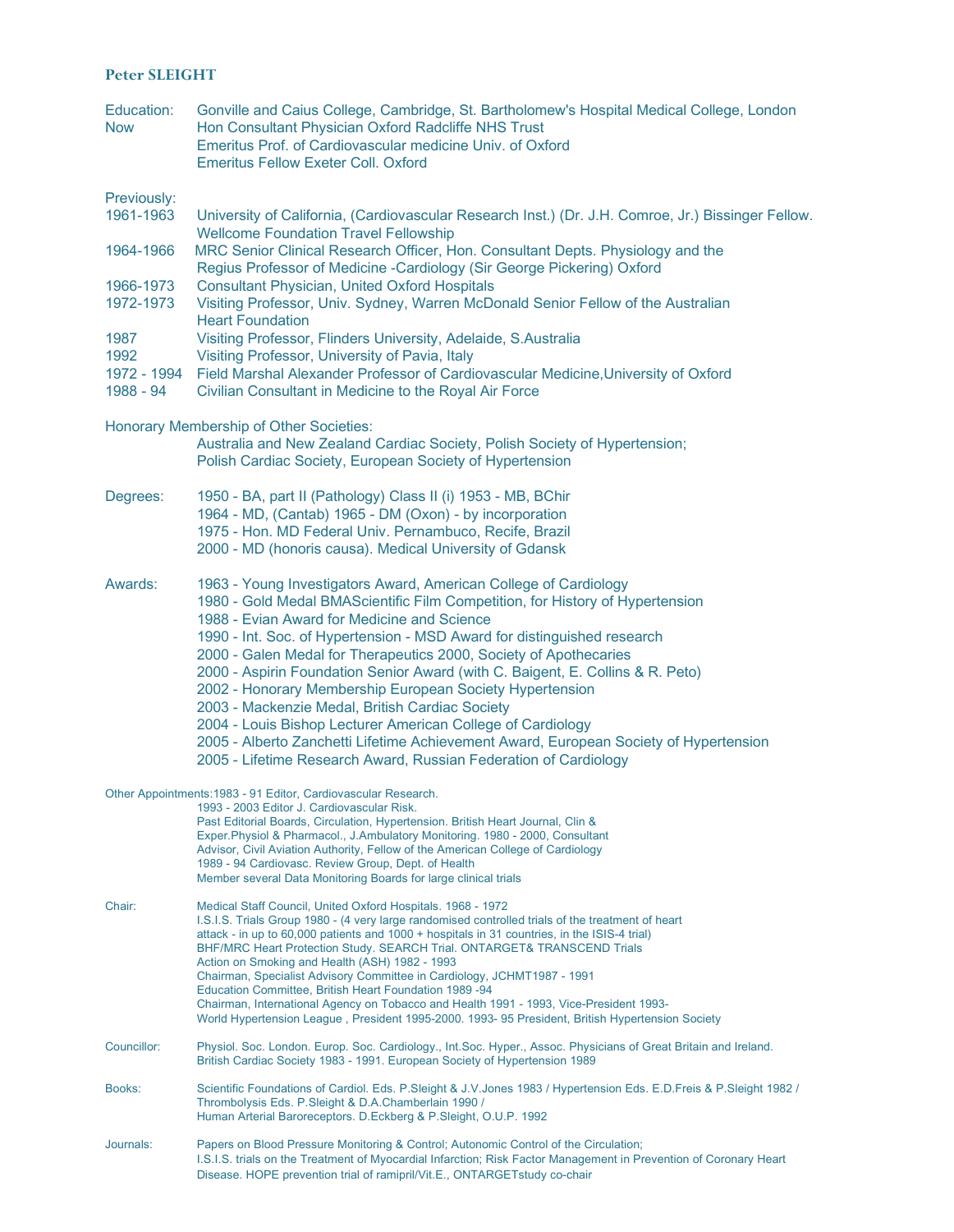# **George SOPKO**

Dr. Sopko is a senior staff member and cardiology expert in the Division of Heart and Vascular Diseases (DHVD), the National Heart, Lung, and Blood Institute (NHLBI), at the National Institutes of Health (NIH), Bethesda, Maryland.

Dr. Sopko began his medical career in Czech Republic and received his first M.D. from Masaryk University (formerly Purkyne University), Brno, Czech Republic in 1967. He served in the Czech Air Force from 1967-68 as Flight and Oral Surgeon and was honorably discharged as Second Lieutenant. In 1969, he moved to the United States and worked as manual laborer and orderly for two years while learning English. He received his second M.D. from Case Western Reserve University in 1973. He then completed his internship and residency in internal medicine at Georgetown University Medical Service at the D.C. General Hospital in Washington, and fulfilled fellowship requirements in cardiology at the University of Vermont Medical Center in 1978.

In 1978, he joined the University of Minnesota as an NIH Postdoctoral Individual National Research Service Award Fellow at the Laboratory of Physiologic Hygiene, School of Public Health, in cardiovascular disease prevention and epidemiology. In 1981, Dr. Sopko received an M.P.H. from the University of Minnesota, School of Public Health, and also joined the cardiology faculty as Assistant Professor of Medicine. During his tenure there in the Division of Cardiology, Dr. Sopko became interested in exercise physiology, energy expenditure, and cardiovascular risk factor modification. He participated as a clinic cardiologist in several NIH-funded Programs (the Multiple Risk Factor Intervention Trial--MRFITand the Lipid Research Clinics program-LRC) and conducted randomized studies on the effects of exercise and diet modification, and cardiovascular drugs on exercise capacity and cardiovascular risk factors.

In 1983, Dr. Sopko moved to St. Louis, Missouri, to develop and direct the Cardiovascular Risk Reduction Center in the Division of Cardiology, Department of Medicine, at the St. Louis University Medical Center. While there, he developed a city-wide health prevention program for major corporations in the St. Louis Metropolitan Area (e.g., McDonald-Douglas, Mallinckrodt, and Southwestern Bell). He also became the Medical Director of the Executive Cardiovascular Improvement Program, Cardiovascular Fitness and Rehabilitation Center, St. Louis University. He also collaborated with St. Louis County and City public school systems to develop a new health curriculum that focused on diet, exercise, and smoking prevention and, with the Missouri State Department of Health, to develop and implement a state-wide intervention on smoking, nutrition, and hypertension.

In 1987, Dr. Sopko moved to Bethesda, Maryland, and joined the NHLBI, where he remains to this day. He plans, develops, directs, coordinates, and conducts basic, applied, and clinical research in cardiovascular disease. He has responsibility for promoting efforts to enhance our understanding of the etiology and pathophysiology of heart disease; to improve methods of diagnosis, treatment and prevention of these diseases; to participate in developing policy and prioritization regarding pioneering research programs-both domestic and international-- to meet national needs.

He has served as the Program Director or Deputy Program Director for many NIH-supported clinical trials or studies involving international cooperation.

Dr. Sopko has served on multiple NIH task forces and panels and co-chaired a number of workshop and working groups, and also served on many other task forces as the NIH or NHLBI representative.

Dr. Sopko has received a number of awards, most notably the Combat Casualty Care Research Program Award for Excellence, U.S. Army Medical Research and Materiel Command, Department of Defense for "Your Dedication and Perseverance in Spearheading the NHLBI's Pulse Resuscitation Initiative which Resulted in Extensive Trauma Collaboration with U.S. Army Medical Research and Materiel Command" in 2004. Other awards include: (1) the NIH Merit Award "for initiative, dedication, and leadership to enhance cardiovascular medicine and public health", in 2003; (2) the NIH Merit Group Award "for exemplary leadership and creativity in development of an initiative to improve resuscitation outcomes from out-of-hospital arrest", in 2003, and (3) the NIH Award of Merit "for the exceptional management of clinical trials within the Cardiac Diseases Branch and superior leadership in the development of strategies to address cardiovascular diseases", in 1999.

He has been a guest reviewer for several journals, including the Journal of the American Medical Association, Circulation, and the Journal of Cardiac Rehabilitation. He is a Diplomate of the American Board of Internal Medicine and Cardiovascular Diseases.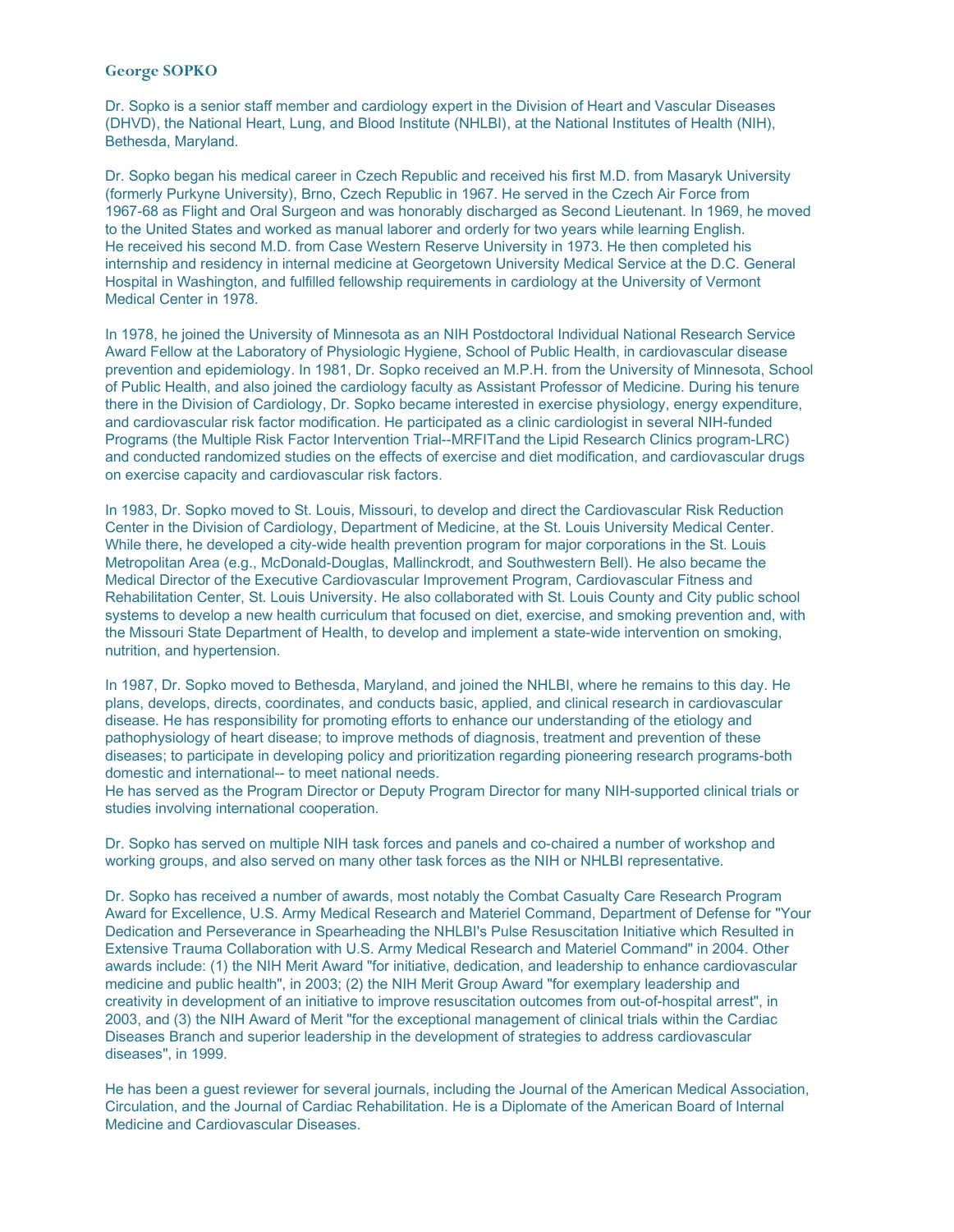# **Gabriel STEG**

Dr Steg has been a Professor of Cardiology in Université Paris VII - Denis Diderot, since 1994. He is a former member of the Institut Universitaire de France, a fellow of the European Society of Cardiology and American College of Cardiology. He is current chairman of the Public Relations committee of the European Society of Cardiology. He works as interventional cardiologist and is director of the Coronary Care Unit of Hôpital Bichat in Paris.

Dr Steg's research interests are in the field of coronary artery disease. He is involved in studies of mechanical and pharmacologic intervention in acute myocardial infarction, but has also recently turned his attention to secondary prevention, long-term risk assessment and management of atherothrombosis. He is a former president of the Thrombosis Working Group of the French Society of Cardiology and belongs to the nucleus of the Thrombosis Working Group of the European Society of Cardiology. Dr Steg participated in the steering or executive committees of trials such as CAPTIM, GUSTO-V, CHARISMA, OASIS-5 and 6, and was the principal investigator of investigator-driven and industry-sponsored trials and registries. He is co-chair of the GRACE and the REACH Registries publication committees. He was DSMB or CEC member or chair for several large trials. Dr Steg has authored more than 300 articles in peer-reviewed international journals, and is a member of the editorial board for European Heart Journal and for Theheart.org. He is a member of the Task Force updating the ESC guidelines on the Management of acute myocardial infarction in patients presenting with STsegment elevation, a member of the international ESC/ACC-AHA/WHF/WHO Task force for the definition of myocardial infarction and a member of the Guideline Committee for the VIII Guidelines on antithrombotic therapy of the ACCP.

\_\_\_\_\_\_\_\_\_\_\_\_\_\_\_\_\_\_\_\_\_\_\_\_\_\_\_\_\_\_\_\_\_\_\_\_\_\_\_\_\_\_\_\_\_\_\_\_\_\_\_\_\_\_\_\_\_\_\_\_\_\_\_\_\_\_\_\_\_\_

#### **Jeremy SUGARMAN** MD, MPH, MA

is the Harvey M. Meyerhoff Professor of Bioethics and Medicine, Deputy Director for Medicine of the Phoebe R. Berman Bioethics Institute, and Professor of Health Policy and Management at the Johns Hopkins University. Dr. Sugarman served as Senior Policy and Research Analyst for the White House Advisory Committee on Human Radiation Experiments and as a consultant to the National Bioethics Advisory Commission for its project on international research ethics. In both of these roles, Dr. Sugarman conducted empirical research to inform policy-making. Dr. Sugarman continues to conduct both theoretical and empirical research in medical ethics. His work concentrates on informed consent, research ethics, and the ethical issues associated with emerging technologies. He is the author of over 125 publications in peer-reviewed journals. In addition, he has edited or co-edited four books (Beyond Consent: Seeking Justice in Research; Ethics of Research with Human Subjects: Selected Policies and Resources; Ethics in Primary Care; and Methods in Medical Ethics). Dr. Sugarman is a contributing editor for IRB, and is on the editorial boards of Accountability in Research, the American Journal of Bioethics, Clinical Trials, and Theoretical Medicine and Bioethics. Dr. Sugarman serves on the Scientific and Research Advisory Board for the Canadian Blood Service. He is currently Chair for the Ethics Working Group of the HIV Prevention Trials Network, the Ethics Officer for the Resuscitation Outcomes Consortium, and Co-Chair of the Johns Hopkins' Embryonic Stem Cell Oversight Committee. Dr Sugarman is a Fellow of the American Association for the Advancement of Science, the American College of Physicians, and the Hastings Center.

# **John WARREN**

John Warren is a clinical scientist who has worked for the UK Medicines Healthcare products Regulatory Agency as a clinical assessor since 1995. He is involved in the evaluation of new drug applications for both the UK and Europe and is a member of the European Scientific Advice Working Party.

\_\_\_\_\_\_\_\_\_\_\_\_\_\_\_\_\_\_\_\_\_\_\_\_\_\_\_\_\_\_\_\_\_\_\_\_\_\_\_\_\_\_\_\_\_\_\_\_\_\_\_\_\_\_\_\_\_\_\_\_\_\_\_\_\_\_\_\_\_\_

Previously he trained in Clinical Pharmacology at the Royal Postgraduate Medical School and subsequently was appointed as a Senior Lecturer at the National Heart and Lung Institute, with Honorary Consultant status at the Brompton, Charing Cross and Chelsea & Westminster Hospitals.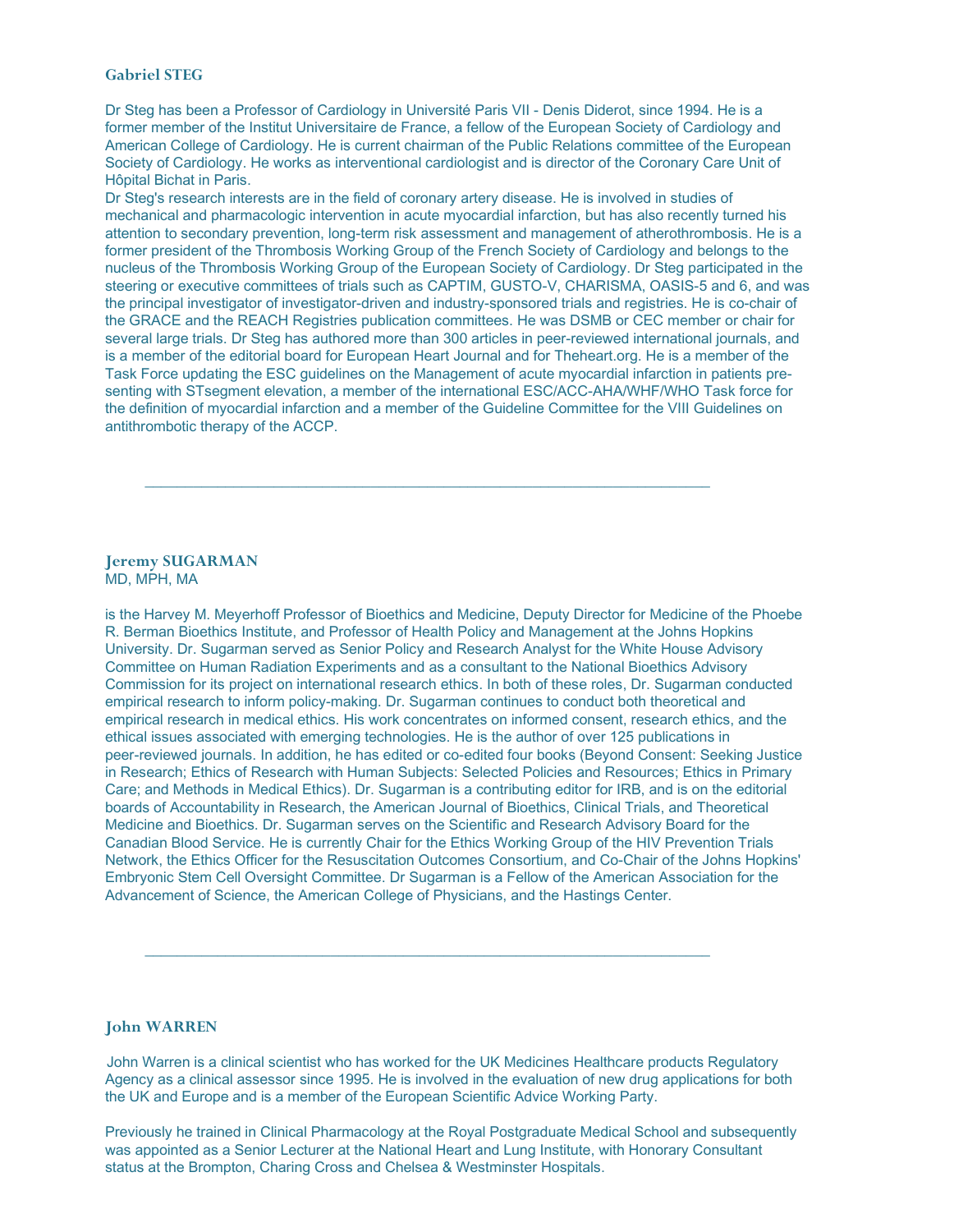# **Hans WEDEL** Professor

I have been professor in Epidemiology and Biostatistics at the Nordic School of Public Health, Gothenburg, Sweden since 1982.During six years I was the chairman of the "Committee for Research and Education" at Nordic School of Public Health. For six years I was a member of the prioritising group for Epidemiology and Social Medicine at the Swedish Medical Research Council. I have been president of the Swedish Epidemiological Society and the Swedish Society of Biostatistics. I was educated as a statistician at Gothenburg University. My special research areas are cardiovascular epidemiology and clinical trials in cardiovascular medicine.

I have kept my interest in both epidemiology and clinical trials during the years.

Until 1982 I was the responsible statistician for several large cohort studies in Gothenburg and worked close together with medical doctors and computer specialists.

During 1979-80 I was a visiting-scientist at Biostatistics Branch, NHLBI, Bethesda, Maryland. In 1993 I had a sabbatical year partly at University of Wisconsin, Madison and partly at Stanford University.

I have been on the Steering Committee or DSMB for several large clinical trials. I was the statistician on the Steering Committee for HAPPY, MIAMI, HOT, 4S, MERIT, CONSENSUS-2, OPTIMAAL, LIFE, DIGAMI I+II, and at present ASCOTand CORONA. I was a member of the DSMB for STOPI+II, ATLAS, FRISCII, LOWASA, IDEAL, ALERT, EXPRESS, CARE-HF and ESSENTIALand now for HEAAL, DIRECT, AURORA, SCASTand NOCTET.

My reference list consists of more than 200 scientific publications. During 2003-2005 I have been coauthor in more than 40 scientific peer reviewed papers. One of these has been published in New England Journal of Medicine, 5 in Lancet and 2 in JAMA.

\_\_\_\_\_\_\_\_\_\_\_\_\_\_\_\_\_\_\_\_\_\_\_\_\_\_\_\_\_\_\_\_\_\_\_\_\_\_\_\_\_\_\_\_\_\_\_\_\_\_\_\_\_\_\_\_\_\_\_\_\_\_\_\_\_\_\_\_\_\_

# **Janet WITTES**

Dr. Wittes received her BAin Mathematics from Radcliffe College, and her MA& PhD in Statistics from Harvard University. She was a member of the Department of Mathematical Sciences from 1976 through 1983. She then became Chief of the Biostatistics Research Branch, National Heart, Lung, and Blood Institute. In 1990 she formed Statistics Collaborative, Inc., a statistical consulting company. Her research has focused on the design and analysis of randomized clinical trials. She is a Fellow of the American Statistical Association, the American Association for the Advancement of Science, and the Society for Clinical Trials. She is a past President of The International Biometric Society - Eastern North American Region (1995) and The Society for Clinical Trials (2001). From 1990 through 1995 she served as the Editor-in-Chief of Controlled Clinical Trials. She is a member of many Data and Safety Monitoring Boards (DSMBs) for randomized clinical trials sponsored by both industry and government. Coauthored with Drs. Michael Proschan and Gordon Lan, her recently (2006) published book, entitled "Monitoring Clinical Trials: AUnified Approach" deals with methods for interim analysis of clinical trials.